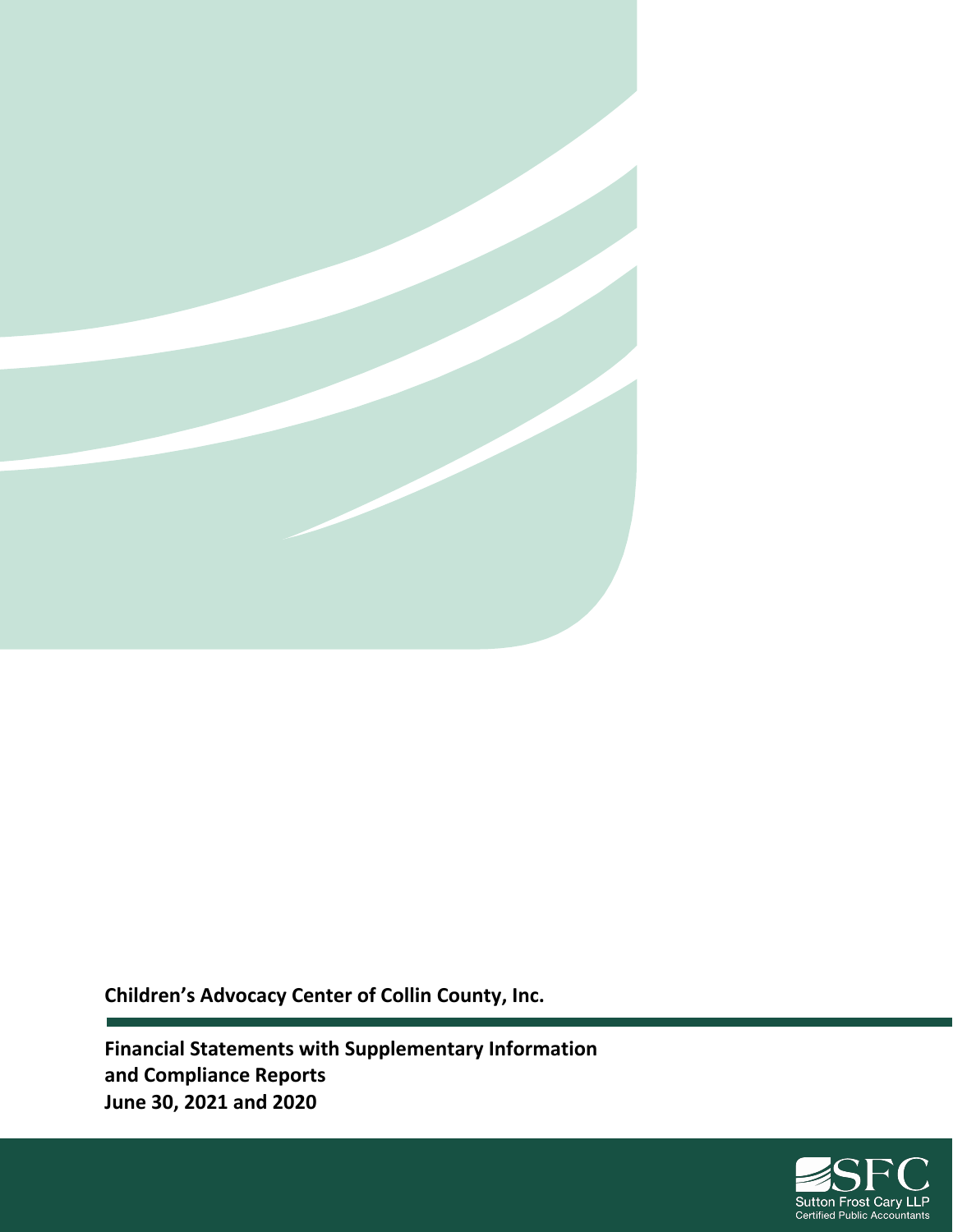# **Children's Advocacy Center of Collin County, Inc. Contents**

| Independent Auditors' Report                                                                                                                                                                                             | 1  |
|--------------------------------------------------------------------------------------------------------------------------------------------------------------------------------------------------------------------------|----|
| <b>Financial Statements:</b>                                                                                                                                                                                             |    |
| <b>Statements of Financial Position</b>                                                                                                                                                                                  | 3  |
| <b>Statements of Activities</b>                                                                                                                                                                                          | 4  |
| <b>Statements of Functional Expenses</b>                                                                                                                                                                                 | 6  |
| <b>Statements of Cash Flows</b>                                                                                                                                                                                          | 8  |
| <b>Notes to Financial Statements</b>                                                                                                                                                                                     | 9  |
| Supplementary Information and Compliance Reports:                                                                                                                                                                        |    |
| Schedule of Expenditures of Federal Awards                                                                                                                                                                               | 21 |
| Notes to Schedule of Expenditures of Federal Awards                                                                                                                                                                      | 22 |
| Independent Auditors' Report on Internal Control over Financial Reporting<br>and on Compliance and Other Matters Based on an Audit of Financial<br>Statements Performed in Accordance with Government Auditing Standards | 23 |
| Independent Auditors' Report on Compliance for Each Major Federal<br>Program and on Internal Control over Compliance Required by the<br><b>Uniform Guidance</b>                                                          | 25 |
| Schedule of Findings and Questioned Costs                                                                                                                                                                                | 28 |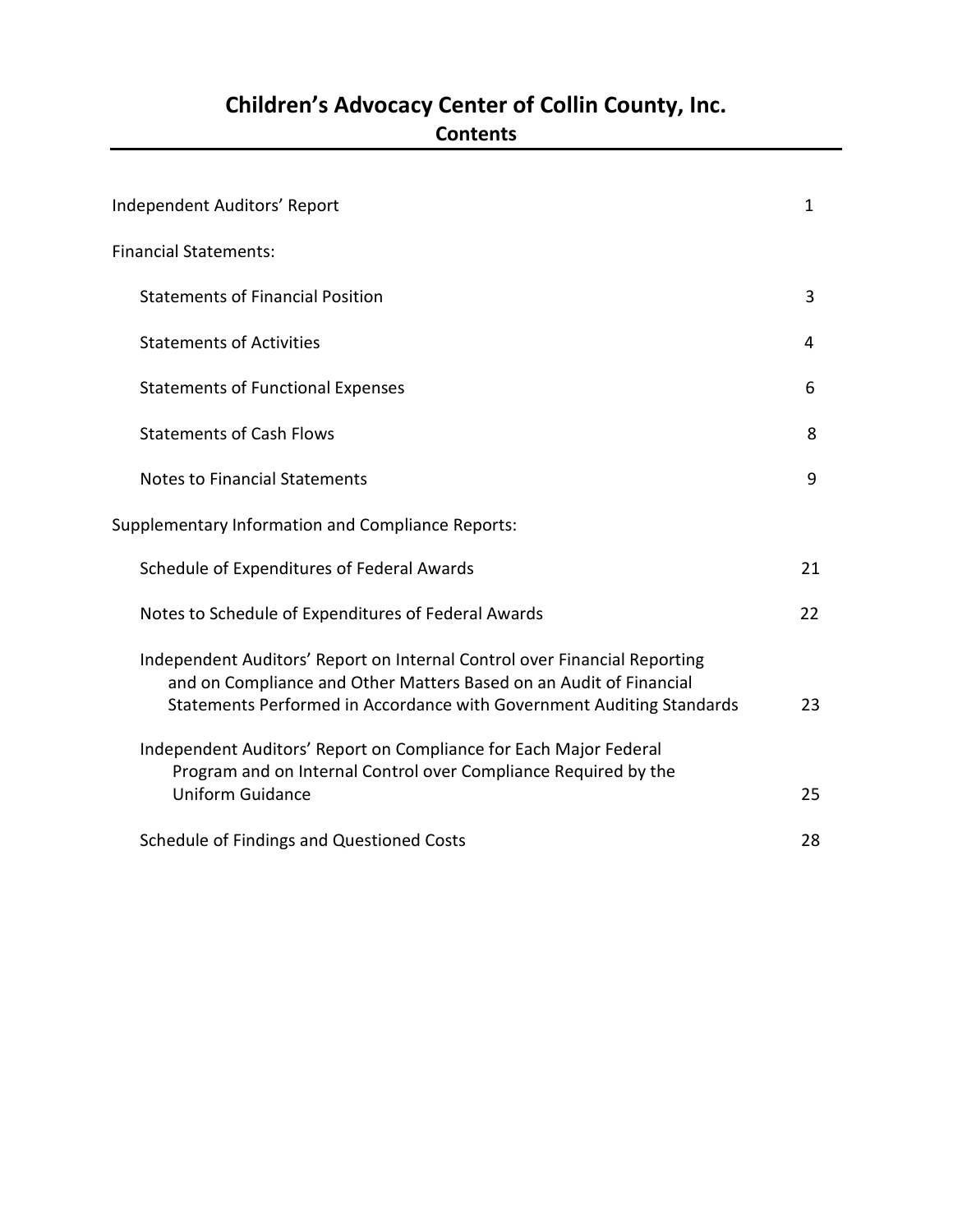

### **Independent Auditors' Report**

To the Board of Directors of Children's Advocacy Center of Collin County, Inc.

#### *Report on the Financial Statements*

We have audited the accompanying financial statements of Children's Advocacy Center of Collin County, Inc., (a nonprofit organization) which comprise the statements of financial position as of June 30, 2021 and 2020, and the related statements of activities, functional expenses and cash flows for the years then ended, and the related notes to the financial statements.

#### *Management's Responsibility for the Financial Statements*

Management is responsible for the preparation and fair presentation of these financial statements in accordance with U.S. generally accepted accounting principles; this includes the design, implementation and maintenance of internal control relevant to the preparation and fair presentation of financial statements that are free from material misstatement, whether due to fraud or error.

#### *Auditors' Responsibility*

Our responsibility is to express an opinion on these financial statements based on our audits. We conducted our audits in accordance with U.S. generally accepted auditing standards and standards applicable to financial audits contained in *Government Auditing Standards*, issued by the Comptroller General of the United States. Those standards require that we plan and perform the audit to obtain reasonable assurance about whether the financial statements are free from material misstatement.

An audit involves performing procedures to obtain audit evidence about the amounts and disclosures in the financial statements. The procedures selected depend on the auditor's judgment, including the assessment of the risks of material misstatement of the financial statements, whether due to fraud or error. In making those risk assessments, the auditor considers internal control relevant to the entity's preparation and fair presentation of the financial statements in order to design audit procedures that are appropriate in the circumstances, but not for the purpose of expressing an opinion on the effectiveness of the entity's internal control. Accordingly, we express no such opinion. An audit also includes evaluating the appropriateness of accounting policies used and the reasonableness of significant accounting estimates made by management, as well as evaluating the overall presentation of the financial statements.

We believe that the audit evidence we have obtained is sufficient and appropriate to provide a basis for our audit opinion.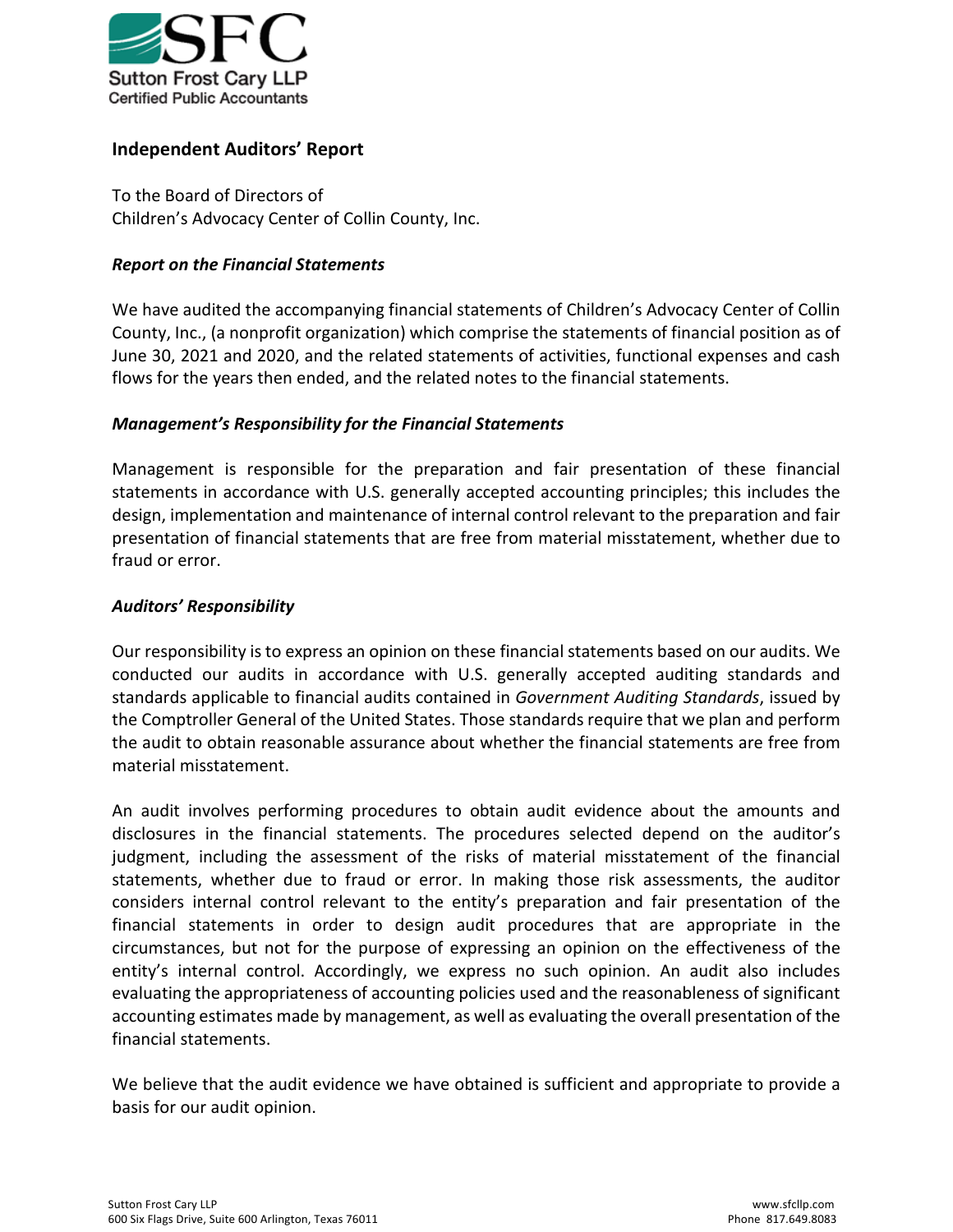#### *Opinion*

In our opinion, the financial statements referred to above present fairly, in all material respects, the financial position of Children's Advocacy Center of Collin County, Inc. as of June 30, 2021 and 2020 and the changes in its net assets and its cash flows for the years then ended in accordance with U.S. generally accepted accounting principles.

#### **Other Matters**

#### *Supplementary Information*

Our audit was conducted for the purpose of forming an opinion on the financial statements as a whole. The accompanying schedule of expenditures of federal awards, as required by Title 2 U.S. *Code of Federal Regulations* (CFR) Part 200, *Uniform Administrative Requirements, Cost Principles, and Audit Requirements for Federal Awards* is presented for the purpose of additional analysis and is not a required part of the financial statements. Such information is the responsibility of management and was derived from and relates directly to the underlying accounting and other records used to prepare the financial statements. The information has been subjected to the auditing procedures applied in the audit of the financial statements and certain additional procedures, including comparing and reconciling such information directly to the underlying accounting and other records used to prepare the financial statements or to the financial statements themselves, and other additional procedures in accordance with U.S. generally accepted auditing standards. In our opinion, the information is fairly stated, in all material respects, in relation to the financial statements as a whole.

#### *Other Reporting Required by Government Auditing Standards*

In accordance with *Government Auditing Standards*, we have also issued our report dated November 18, 2021 on our consideration of Children's Advocacy Center of Collin County, Inc.'s internal control over financial reporting and on our tests of its compliance with certain provisions of laws, regulations, contracts, and grant agreements and other matters. The purpose of that report is to describe the scope of our testing of internal control over financial reporting and compliance and the results of that testing, and not to provide an opinion on internal control over financial reporting or on compliance. That report is an integral part of an audit performed in accordance with *Government Auditing Standards* in considering the Children's Advocacy Center of Collin County, Inc.'s internal control over financial reporting and compliance.

Sutton Frost Cary

A Limited Liability Partnership

Arlington, Texas November 18, 2021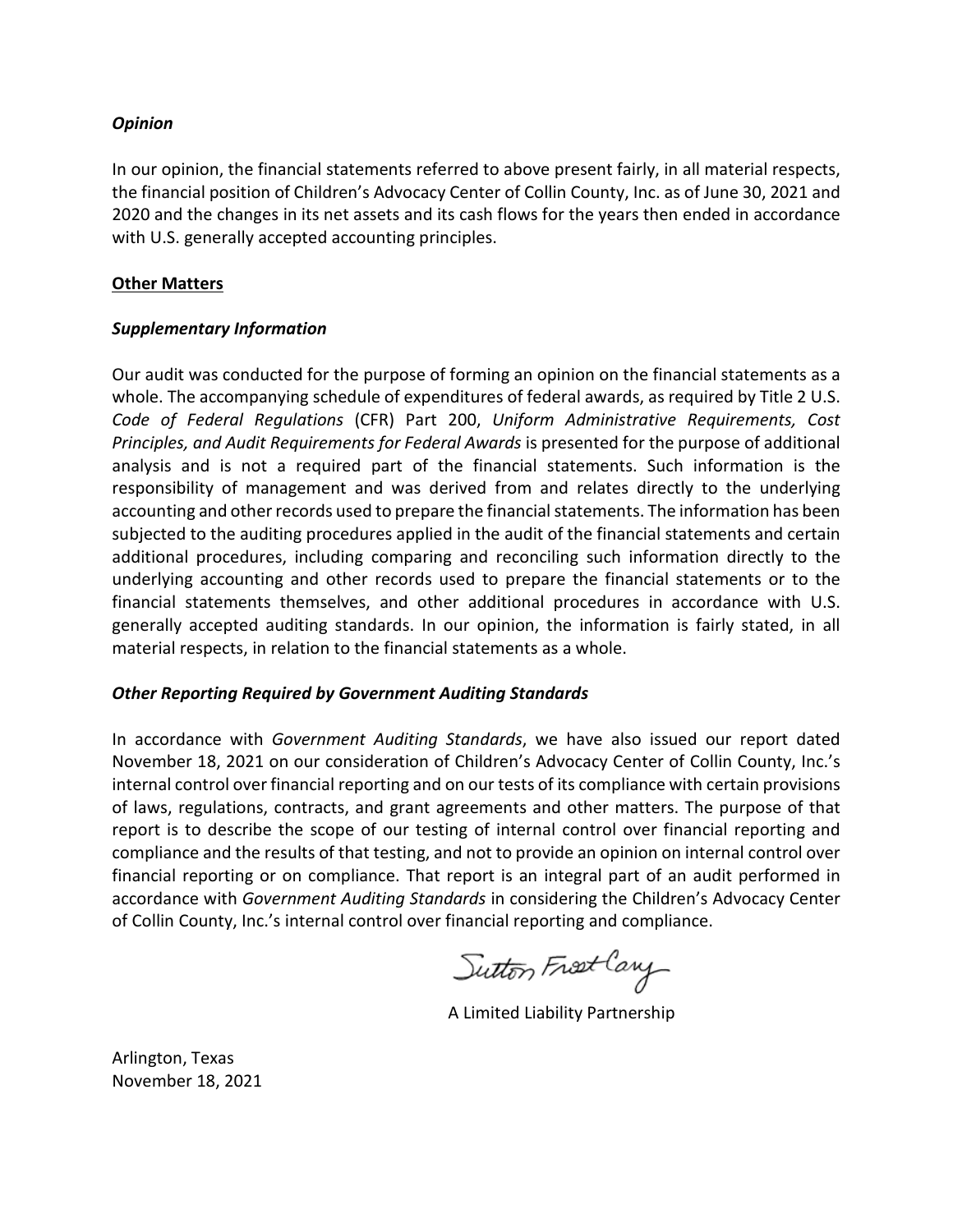# **Children's Advocacy Center of Collin County, Inc. Statements of Financial Position June 30, 2021 and 2020**

|                                                  | 2021            | 2020                        |
|--------------------------------------------------|-----------------|-----------------------------|
| <b>Assets</b>                                    |                 |                             |
| <b>Current assets:</b>                           |                 |                             |
| Cash and cash equivalents                        | \$<br>2,801,247 | \$.<br>1,944,466            |
| Certificates of deposit                          |                 | 720,692                     |
| Investments                                      | 1,211,284       | 597,211                     |
| Other receivables                                | 7,102           | 69,460                      |
| Government grants receivable                     | 324,895         | 209,170                     |
| Unconditional promises to give, net              | 111,194         | 75,039                      |
| Prepaid expenses                                 | 266,457         | 260,698                     |
| <b>Total current assets</b>                      | 4,722,179       | 3,876,736                   |
| <b>Noncurrent assets:</b>                        |                 |                             |
| Unconditional promises to give, net - long-term  | 108,196         | 185,288                     |
| Assets restricted for capital campaign (Note 2): |                 |                             |
| Cash and cash equivalents                        | 5,741,264       | 516,142                     |
| Certificates of deposit                          |                 | 2,000,000                   |
| Unconditional promises to give, net              | 2,609,937       | 3,758,473                   |
| Land                                             | 1,345,000       | 1,345,000                   |
| Construction in progress                         | 780,148         | 90,656                      |
| Property and equipment, net (Note 7)             | 4,897,220       | 5,146,087                   |
| <b>Total assets</b>                              |                 | $$20,203,944 \t$16,918,382$ |
| <b>Liabilities and Net Assets</b>                |                 |                             |
| <b>Current liabilities:</b>                      |                 |                             |
| Accounts payable and accrued expenses            | \$<br>251,720   | \$<br>67,550                |
| Refundable advance                               | 57,493          |                             |
| Deferred revenue                                 | 37,685          | 74,263                      |
| <b>Total current liabilities</b>                 | 346,898         | 141,813                     |
| Net assets:                                      |                 |                             |
| Without donor restrictions                       | 9,377,266       | 8,997,880                   |
| With donor restrictions                          | 10,479,780      | 7,778,689                   |
| <b>Total net assets</b>                          | 19,857,046      | 16,776,569                  |
| <b>Total liabilities and net assets</b>          | \$20,203,944    | \$16,918,382                |

See notes to financial statements.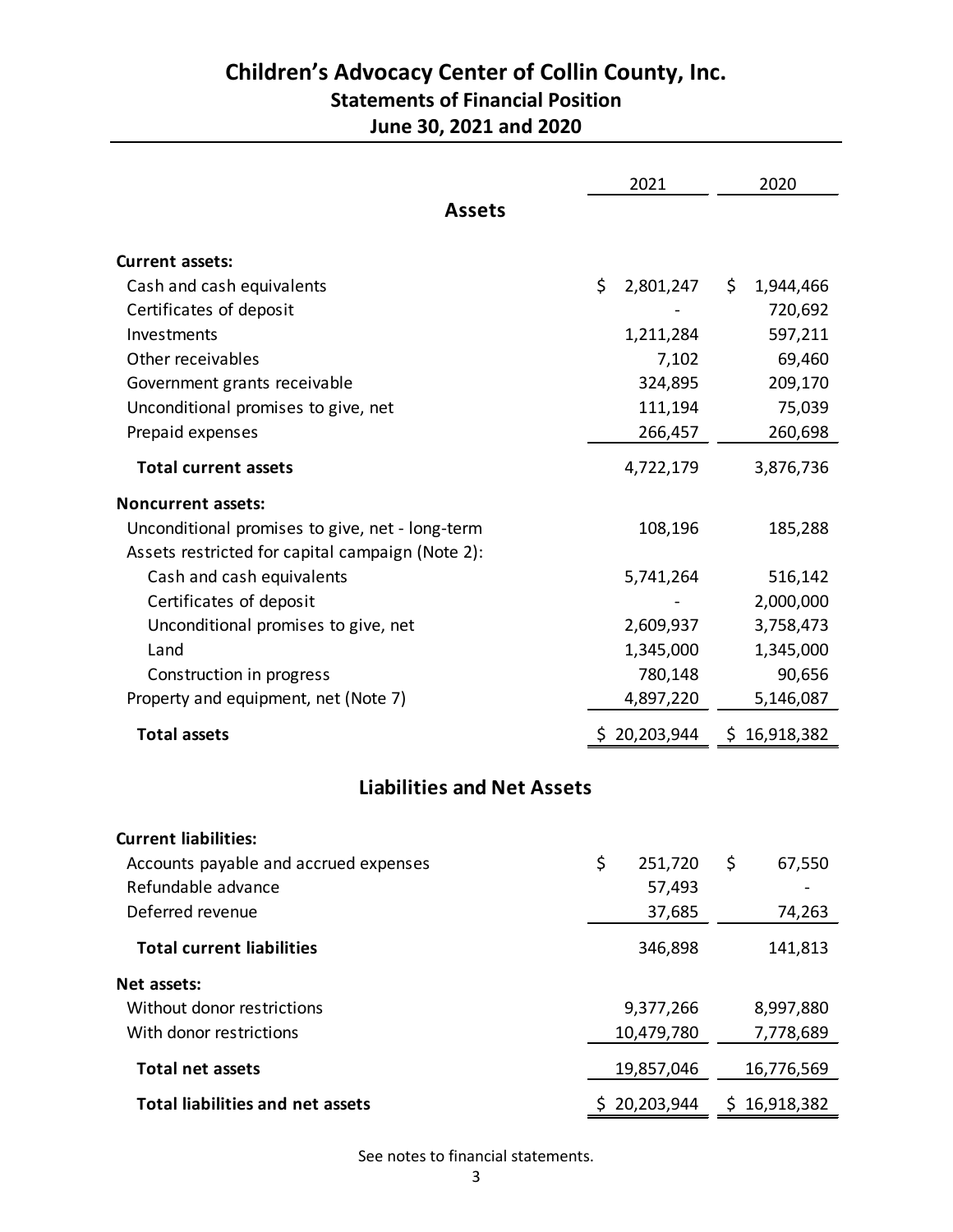# **Children's Advocacy Center of Collin County, Inc. Statement of Activities Year Ended June 30, 2021**

|                                                   | <b>Without Donor</b><br>With Donor<br>Restrictions |           |              |            |    |            |
|---------------------------------------------------|----------------------------------------------------|-----------|--------------|------------|----|------------|
|                                                   |                                                    |           | Restrictions |            |    | Total      |
| <b>Support and revenue:</b>                       |                                                    |           |              |            |    |            |
| Contributions                                     | \$                                                 | 1,776,629 | \$           | 2,460,109  | \$ | 4,236,738  |
| In-kind contributions                             |                                                    | 627,526   |              | 335,859    |    | 963,385    |
| Texas Children's Advocacy Center                  |                                                    | 523,692   |              |            |    | 523,692    |
| Government grants                                 |                                                    | 1,560,079 |              |            |    | 1,560,079  |
| Special events (net of direct costs of \$219,410) |                                                    | 740,830   |              |            |    | 740,830    |
| Rent from partner agencies                        |                                                    | 491,051   |              |            |    | 491,051    |
| Investment income, net                            |                                                    | 128,874   |              |            |    | 128,874    |
| Other                                             |                                                    | 172,287   |              |            |    | 172,287    |
| Net assets released from restrictions             |                                                    | 86,877    |              | (86, 877)  |    |            |
| <b>Total support and revenue</b>                  |                                                    | 6,107,845 |              | 2,709,091  |    | 8,816,936  |
| <b>Expenses:</b>                                  |                                                    |           |              |            |    |            |
| Program services                                  |                                                    | 4,673,117 |              |            |    | 4,673,117  |
| Management and general                            |                                                    | 304,584   |              |            |    | 304,584    |
| Fundraising                                       |                                                    | 750,758   |              |            |    | 750,758    |
| <b>Total expenses</b>                             |                                                    | 5,728,459 |              |            |    | 5,728,459  |
| Change in net assets from operations              |                                                    | 379,386   |              | 2,709,091  |    | 3,088,477  |
| Bad debt loss                                     |                                                    |           |              | (8,000)    |    | (8,000)    |
| Change in net assets                              |                                                    | 379,386   |              | 2,701,091  |    | 3,080,477  |
| Net assets, beginning of year                     |                                                    | 8,997,880 |              | 7,778,689  |    | 16,776,569 |
| Net assets, end of year                           |                                                    | 9,377,266 | S            | 10,479,780 | S  | 19,857,046 |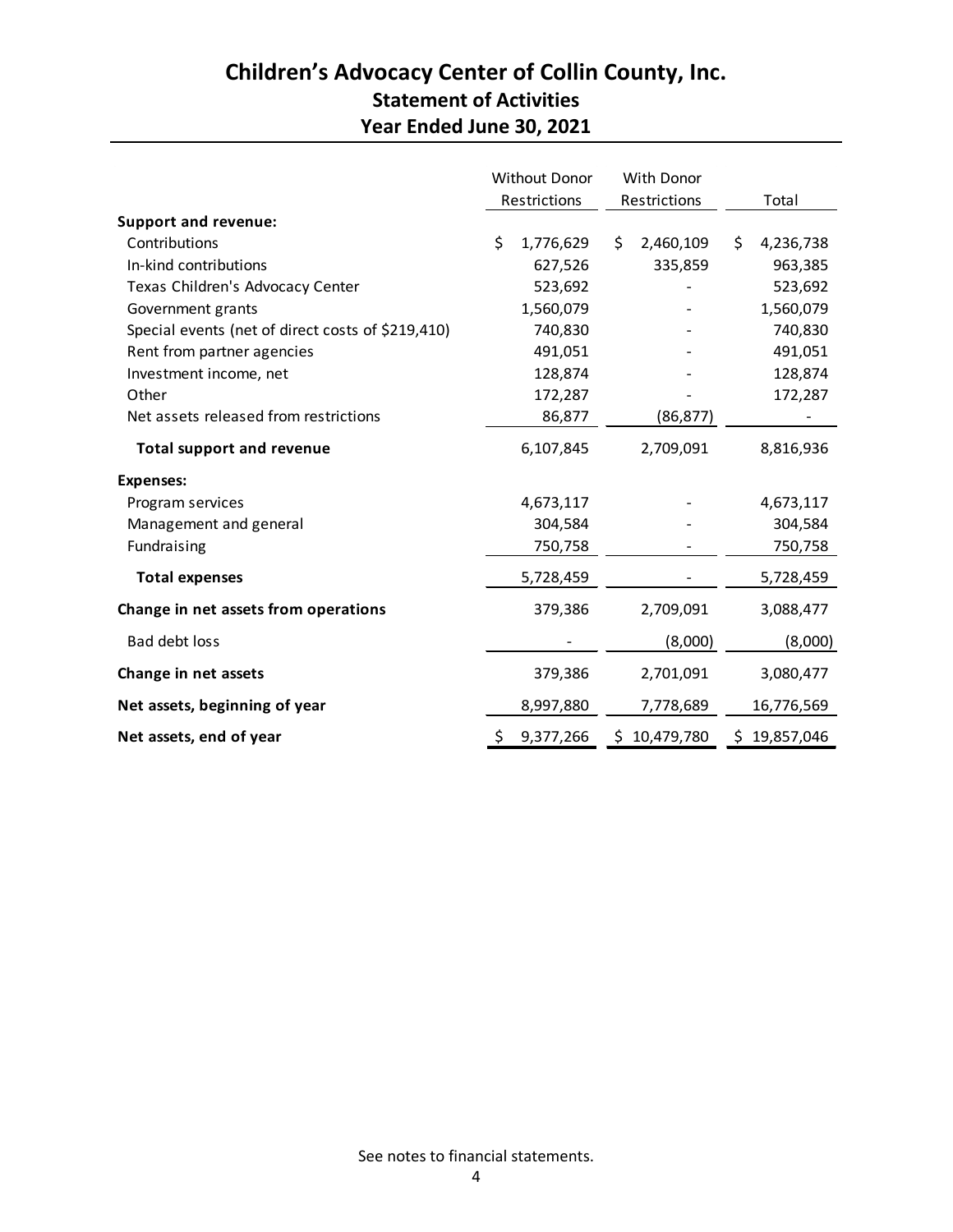# **Children's Advocacy Center of Collin County, Inc. Statement of Activities Year Ended June 30, 2020**

|                                                  | Without Donor |           | With Donor   |            |    |            |
|--------------------------------------------------|---------------|-----------|--------------|------------|----|------------|
|                                                  | Restrictions  |           | Restrictions |            |    | Total      |
| <b>Support and revenue:</b>                      |               |           |              |            |    |            |
| Contributions                                    | \$            | 1,605,155 | \$           | 4,568,514  | \$ | 6,173,669  |
| In-kind contributions                            |               | 743,013   |              | 982,439    |    | 1,725,452  |
| Texas Children's Advocacy Center                 |               | 599,287   |              |            |    | 599,287    |
| Government grants                                |               | 1,640,532 |              |            |    | 1,640,532  |
| Special events (net of direct costs of \$95,255) |               | 836,260   |              |            |    | 836,260    |
| Rent from partner agencies                       |               | 487,725   |              |            |    | 487,725    |
| Investment income, net                           |               | 37,105    |              |            |    | 37,105     |
| Other                                            |               | 133,697   |              |            |    | 133,697    |
| Net assets released from restrictions            |               | 258,364   |              | (258, 364) |    |            |
| <b>Total support and revenue</b>                 |               | 6,341,138 |              | 5,292,589  |    | 11,633,727 |
| <b>Expenses:</b>                                 |               |           |              |            |    |            |
| Program services                                 |               | 4,670,716 |              |            |    | 4,670,716  |
| Management and general                           |               | 314,228   |              |            |    | 314,228    |
| Fundraising                                      |               | 855,246   |              |            |    | 855,246    |
| <b>Total expenses</b>                            |               | 5,840,190 |              |            |    | 5,840,190  |
| Change in net assets from operations             |               | 500,948   |              | 5,292,589  |    | 5,793,537  |
| <b>Bad debt loss</b>                             |               |           |              | (40, 530)  |    | (40, 530)  |
| Change in net assets                             |               | 500,948   |              | 5,252,059  |    | 5,753,007  |
| Net assets, beginning of year                    |               | 8,496,932 |              | 2,526,630  |    | 11,023,562 |
| Net assets, end of year                          |               | 8,997,880 | \$           | 7,778,689  | \$ | 16,776,569 |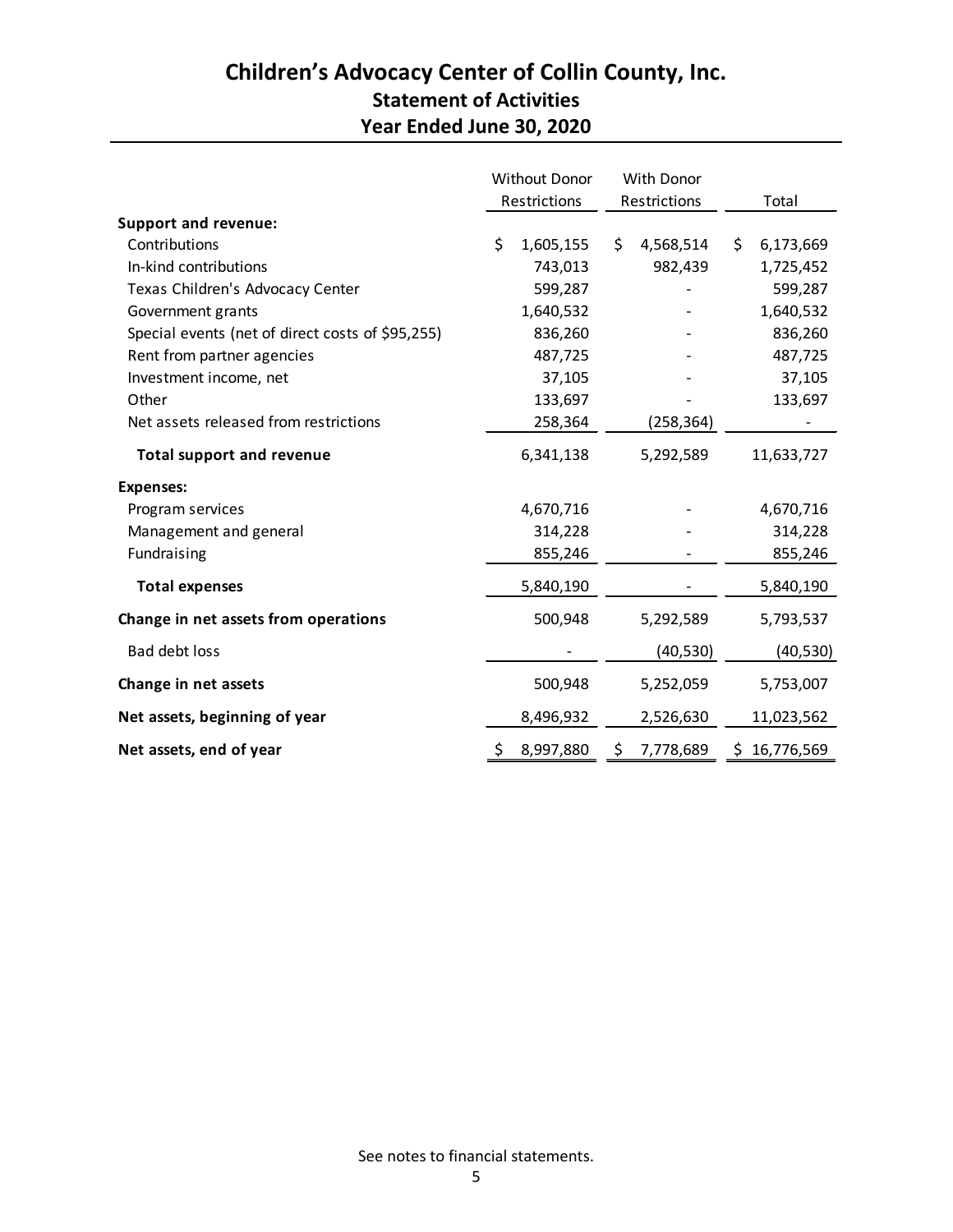# **Children's Advocacy Center of Collin County, Inc. Statement of Functional Expenses Year Ended June 30, 2021**

|                                                                                                            | Program<br><b>Services</b> | Management<br>and General | Fundraising   | Total          |
|------------------------------------------------------------------------------------------------------------|----------------------------|---------------------------|---------------|----------------|
| Payroll costs                                                                                              | 3,210,209<br>Ś.            | \$<br>224,849             | Ś.<br>617,547 | Ś<br>4,052,605 |
| Professional services                                                                                      | 80,480                     | 41,081                    | 58,179        | 179,740        |
| <b>Building occupancy</b>                                                                                  | 191,846                    | 6,153                     | 4,732         | 202,731        |
| <b>Supplies</b>                                                                                            | 20,221                     | 2,830                     | 1,282         | 24,333         |
| Equipment                                                                                                  | 32,613                     | 2,089                     | 1,424         | 36,126         |
| Communication                                                                                              | 52,175                     | 3,375                     | 5,617         | 61,167         |
| Education                                                                                                  | 34,226                     | 4,213                     | 1,670         | 40,109         |
| Travel                                                                                                     | 33,249                     | 1,826                     | 4,528         | 39,603         |
| Insurance                                                                                                  | 56,464                     | 4,131                     | 3,140         | 63,735         |
| Depreciation                                                                                               | 227,328                    | 12,243                    | 9,296         | 248,867        |
| <b>Client services</b>                                                                                     | 92,482                     |                           |               | 92,482         |
| Client assistance - in-kind                                                                                | 627,526                    |                           |               | 627,526        |
| Direct costs of special events                                                                             |                            |                           | 219,410       | 219,410        |
| Capital Campaign                                                                                           |                            |                           | 28,015        | 28,015         |
| Miscellaneous                                                                                              | 14,298                     | 1,794                     | 15,328        | 31,420         |
| <b>Total expense by function</b>                                                                           | 4,673,117                  | 304,584                   | 970,168       | 5,947,869      |
| Less expenses included with revenues<br>on the statement of activities -<br>Direct costs of special events |                            |                           | (219, 410)    | (219, 410)     |
|                                                                                                            |                            |                           |               |                |
| Total expenses included in the expense<br>section on the statement of activities                           | \$<br>4,673,117            | S<br>304,584              | 750,758<br>Ş  | \$5,728,459    |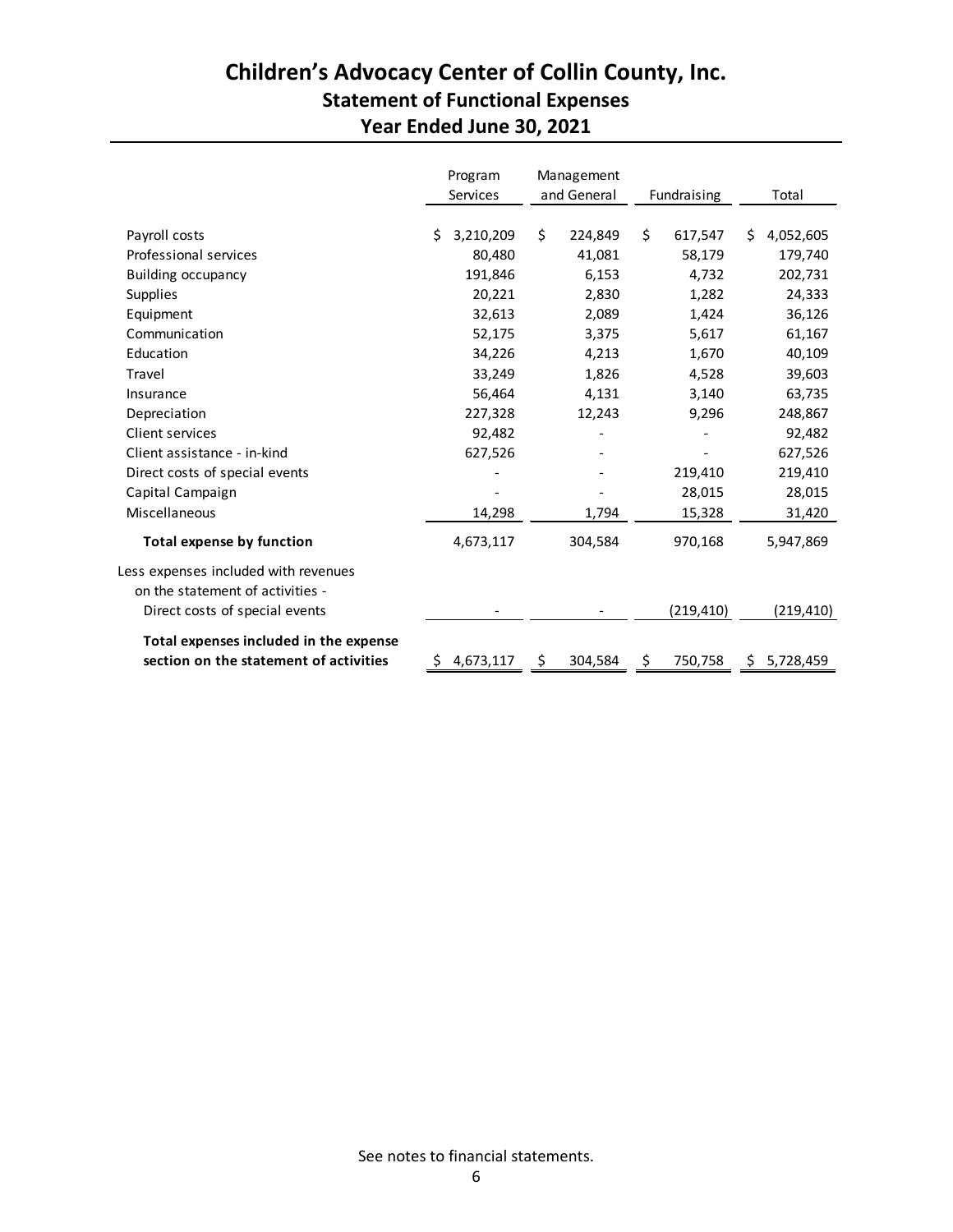# **Children's Advocacy Center of Collin County, Inc. Statement of Functional Expenses Year Ended June 30, 2020**

|                                                                                                            | Program<br>Services | Management<br>and General | Fundraising   | Total            |
|------------------------------------------------------------------------------------------------------------|---------------------|---------------------------|---------------|------------------|
| Payroll costs                                                                                              | Ś.<br>2,961,798     | \$<br>230,232             | \$<br>589,093 | Ś<br>3,781,123   |
| Professional services                                                                                      | 72,515              | 28,573                    | 46,777        | 147,865          |
| <b>Building occupancy</b>                                                                                  | 267,717             | 9,634                     | 7,107         | 284,458          |
| <b>Supplies</b>                                                                                            | 20,976              | 7,481                     | 3,567         | 32,024           |
| Equipment                                                                                                  | 39,652              | 4,063                     | 2,334         | 46,049           |
| Communication                                                                                              | 44,890              | 4,482                     | 12,347        | 61,719           |
| Education                                                                                                  | 57,648              | 7,741                     | 2,497         | 67,886           |
| Travel                                                                                                     | 31,865              | 1,871                     | 6,686         | 40,422           |
| Insurance                                                                                                  | 51,443              | 3,570                     | 2,716         | 57,729           |
| Depreciation                                                                                               | 240,871             | 13,308                    | 10,119        | 264,298          |
| <b>Client services</b>                                                                                     | 120,913             |                           |               | 120,913          |
| Client assistance - in-kind                                                                                | 743,013             |                           |               | 743,013          |
| Direct costs of special events                                                                             |                     |                           | 95,255        | 95,255           |
| Capital Campaign                                                                                           |                     |                           | 145,638       | 145,638          |
| Miscellaneous                                                                                              | 17,415              | 3,273                     | 26,365        | 47,053           |
| <b>Total expense by function</b>                                                                           | 4,670,716           | 314,228                   | 950,501       | 5,935,445        |
| Less expenses included with revenues<br>on the statement of activities -<br>Direct costs of special events |                     |                           | (95, 255)     | (95, 255)        |
| Total expenses included in the expense<br>section on the statement of activities                           | 4,670,716<br>Ş      | 314,228                   | \$<br>855,246 | 5,840,190<br>\$. |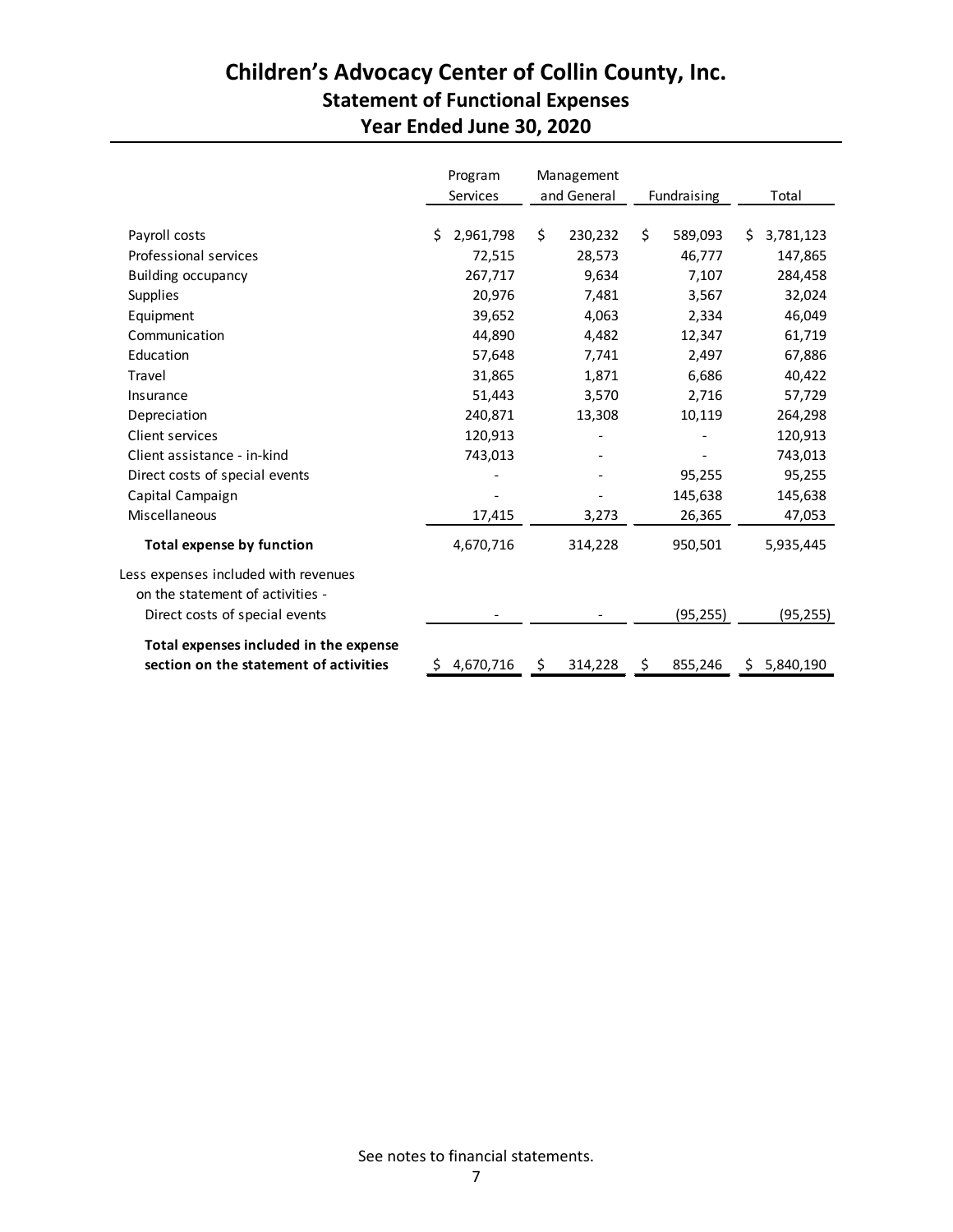# **Children's Advocacy Center of Collin County, Inc. Statements of Cash Flows Years Ended June 30, 2021 and 2020**

|                                                                                                                                                                                |     | 2021                      | 2020          |
|--------------------------------------------------------------------------------------------------------------------------------------------------------------------------------|-----|---------------------------|---------------|
| Cash flows from operating activities:                                                                                                                                          |     |                           |               |
| Change in net assets                                                                                                                                                           | \$  | 3,080,477                 | \$5,753,007   |
| Adjustments to reconcile change in net assets to net                                                                                                                           |     |                           |               |
| cash provided by operating activities:                                                                                                                                         |     |                           |               |
| Depreciation                                                                                                                                                                   |     | 248,867                   | 264,298       |
| Unrealized/realized (gains) losses on investments                                                                                                                              |     | (99, 476)                 | 1,528         |
| Change in allowance for doubtful pledges                                                                                                                                       |     | 4,320                     | 42,977        |
| Change in discount on unconditional promises to give                                                                                                                           |     | (23,035)                  | (70, 485)     |
| Donated land for capital campaign                                                                                                                                              |     |                           | (943, 573)    |
| Donated services for capital campaign                                                                                                                                          |     | (335, 859)                | (38, 866)     |
| Contributions restricted for capital campaign                                                                                                                                  |     | (2,383,902)               | (4, 415, 839) |
| Changes in operating assets and liabilities:                                                                                                                                   |     |                           |               |
| Other receivables                                                                                                                                                              |     | 62,358                    | (69, 460)     |
| Government grants receivable                                                                                                                                                   |     | (115, 725)                | (42, 856)     |
| Unconditional promises to give                                                                                                                                                 |     | 59,652                    | (26, 732)     |
| Prepaid expenses                                                                                                                                                               |     | (5,759)                   | (123, 723)    |
| Accounts payable and accrued expenses                                                                                                                                          |     | 21,760                    | (13, 748)     |
| Refundable advance                                                                                                                                                             |     | 57,493                    |               |
| Deferred revenue                                                                                                                                                               |     | (36, 578)                 | 12,789        |
| Net cash provided by operating activities                                                                                                                                      |     | 534,593                   | 329,317       |
| Cash flows from investing activities:                                                                                                                                          |     |                           |               |
| Purchases of property and equipment                                                                                                                                            |     | (191, 223)                | (533, 263)    |
| Purchases of certificates of deposit                                                                                                                                           |     |                           | (2,015,861)   |
| Redemptions of certificates of deposit                                                                                                                                         |     | 2,720,692                 |               |
| Purchases of investments                                                                                                                                                       |     | (514, 597)                | (16, 363)     |
| Net cash provided (used) by investing activities                                                                                                                               |     | 2,014,872                 | (2,565,487)   |
| <b>Cash flows from financing activities:</b>                                                                                                                                   |     |                           |               |
| Collections of contributions restricted for capital campaign                                                                                                                   |     | 3,532,438                 | 2,714,799     |
| Net increase in cash and cash equivalents                                                                                                                                      |     | 6,081,903                 | 478,629       |
| Cash and cash equivalents at beginning of year                                                                                                                                 |     | 2,460,608                 | 1,981,979     |
| Cash and cash equivalents at end of year                                                                                                                                       |     | $$8,542,511$ $$2,460,608$ |               |
| Reconciliation of cash and cash equivalents and restricted cash and<br>cash equivalents reported within the statement of financial<br>position to the statement of cash flows: |     |                           |               |
| Cash and cash equivalents                                                                                                                                                      |     | \$2,801,247               | \$1,944,466   |
| Restricted cash and cash equivalents                                                                                                                                           |     | 5,741,264                 | 516,142       |
| Cash and cash equivalents and restricted cash and cash equivalents                                                                                                             |     |                           |               |
| reported on the statement of cash flows                                                                                                                                        |     | $$8,542,511$ $$2,460,608$ |               |
| Supplemental disclosure of noncash investing activities:                                                                                                                       |     |                           |               |
| Construction in progress accrued in accounts payable at year end                                                                                                               | \$. | 162,410                   | \$            |

See notes to financial statements.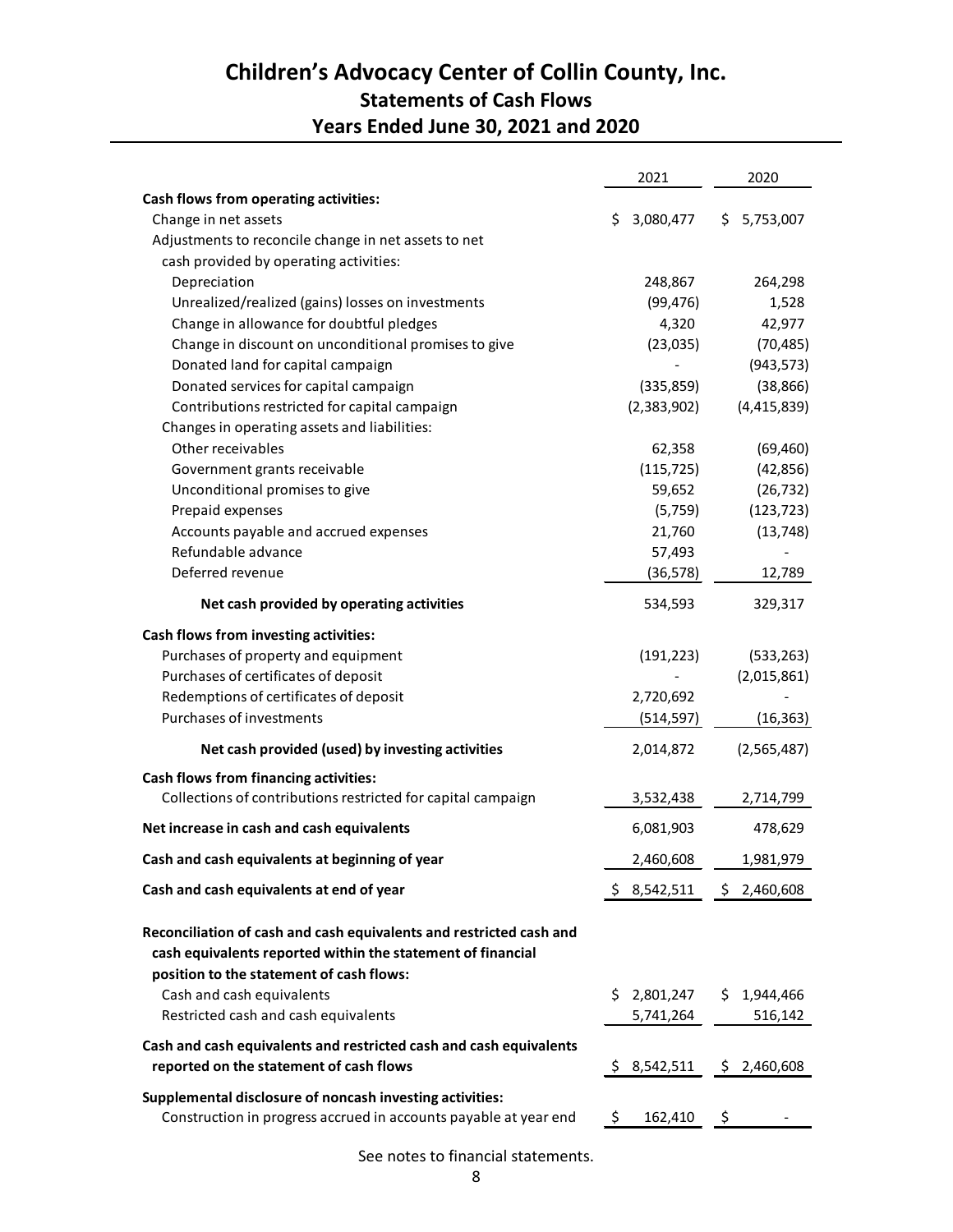## **1. Organization**

Children's Advocacy Center of Collin County, Inc. (Center), a Texas non-profit organization, is classified by the Internal Revenue Service (IRS) as tax-exempt under Section 501(c)(3). The Center's mission is to provide safety, healing and justice for children victimized by abuse and neglect in our community. The Center offers a multi-disciplinary team approach where law enforcement, Texas Department of Family and Protective Services, prosecution, medical and mental health professionals work together as a team under one roof. The Center operates by bringing services to the child instead of the child going from place to place to tell their stories and get help. We provide the following core services: Forensic Interviews, Family Advocacy and Support Services, Therapeutic Counseling, Community Education and Child Protective Services. The Center operates on contributions received from individuals, businesses and civic organizations, and from special fundraising events. The Center also receives governmental grants, some of which are passed through national and state advocacy centers.

# **2. Summary of Significant Accounting Policies**

## *Basis of Accounting and Financial Statement Presentation*

The accompanying financial statements are presented on the accrual basis of accounting in accordance with U.S. generally accepted accounting principles (GAAP).

Net assets and revenues, expenses, gains and losses are classified based on the existence or absence of donor-imposed restrictions. Accordingly, net assets and changes therein are classified as follows:

*Net assets without donor restrictions* - Net assets not subject to donor-imposed stipulations. Net assets without donor restrictions may be designated for specific purposes by action of the board of directors.

*Net assets with donor restrictions* - Net assets with donor restrictions are resources that are restricted by a donor for use for a particular purpose or in a future period.

Some net assets with donor restrictions include a stipulation that assets provided be maintained permanently (perpetual in nature) while permitting the Center to expend the income generated by the assets in accordance with the provisions of additional donor imposed stipulations or a Board approved spending policy. As of June 30, 2021 and 2020, no such net asset restrictions existed.

Revenues are reported as increases in net assets without donor restrictions, unless use of the related assets is limited by donor-imposed restrictions. Expenses are reported as decreases in net assets without donor restrictions. Gains and losses are reported as increases or decreases in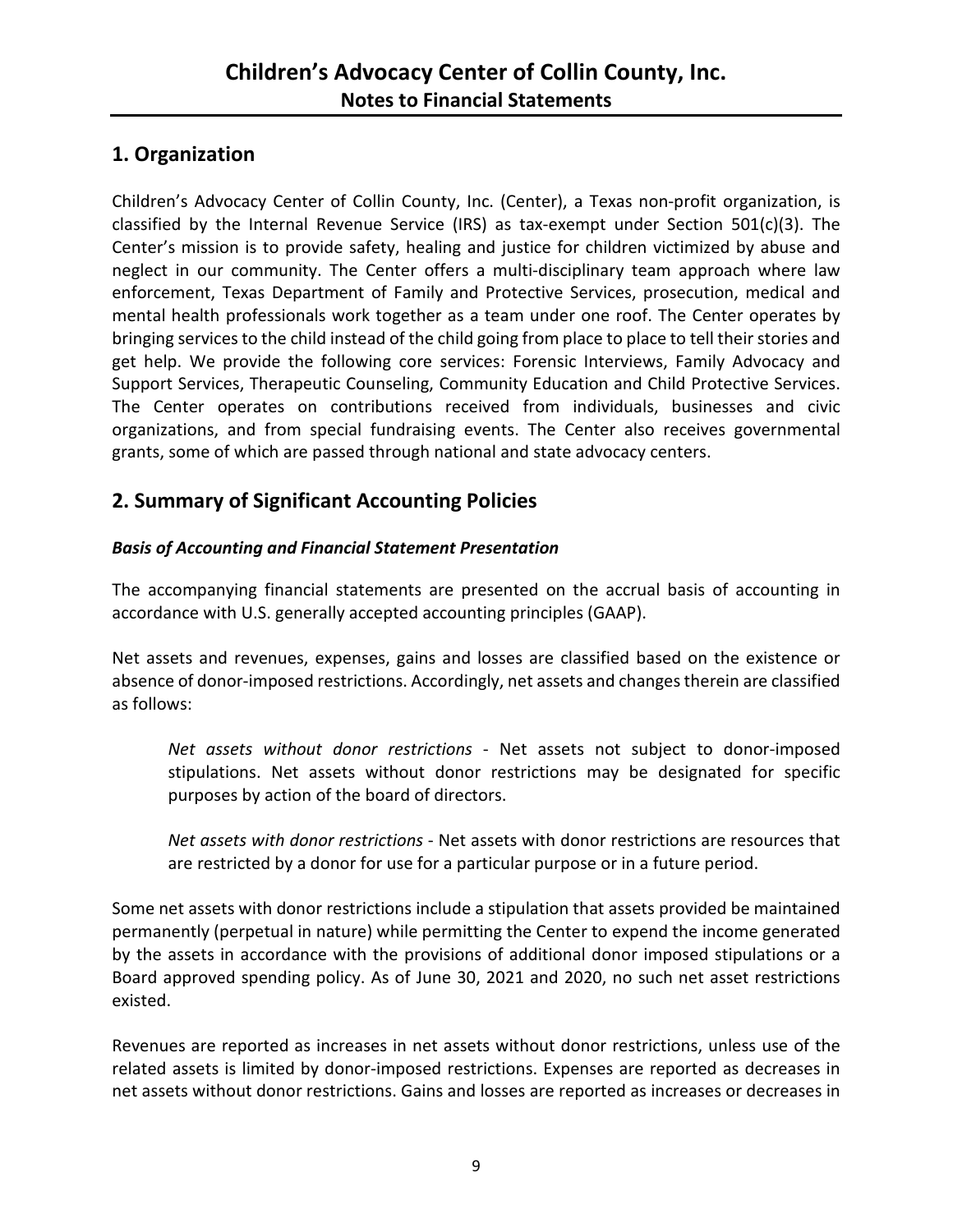# **Children's Advocacy Center of Collin County, Inc. Notes to Financial Statements**

net assets without donor restrictions, unless their use is restricted by explicit donor stipulation or by law. Expirations of net assets with donor restrictions (i.e., the donor-stipulated purpose has been fulfilled and/or the stipulated time period has elapsed) are reported as reclassifications between the applicable classes of net assets. Contributions with donor-imposed restrictions that are met in the same year as the contributions were received are reported as net assets without donor restrictions. Donor restrictions on contributions of property and equipment or contributions restricted for the purchase or construction of property expire when the assets are placed in service unless the donor explicitly stipulated otherwise.

### *Credit and Market Risk Concentrations*

Financial instruments which are potentially subject to concentrations of credit risk consist principally of cash and cash equivalents, certificates of deposit, investments, grants receivable and unconditional promises to give. The Center places cash and cash equivalents and certificates of deposit, which at times may exceed the federally insured limits, with high credit quality financial institutions to minimize risk. As of June 30, 2021 the uninsured amounts totaled \$1,698. The Center has not experienced losses on such assets.

The Center's investments are subject to various risks, such as interest rate, credit and overall market volatility risks. Further, because of the significance of investments to the Center's financial position and the level or risk inherent in most investments, it is reasonably possible that changes in the values of the investments could occur in the near term and such changes could materially affect the amounts reported in the financial statements. Management is of the opinion that the diversification of its invested assets among the various asset classes should mitigate the impact of changes.

Unconditional promises to give are unsecured and are due from various donors. Government grants receivable are unsecured and are due from various grantors. The Center continually evaluates the collectability of unconditional promises to give and government grants receivable and maintains allowances as necessary.

At June 30, 2021 and 2020, approximately 98% and 96%, respectively, of government grants receivable were due from one agency. At June 30, 2021 and 2020, approximately 62% and 68%, respectively, of pledges receivable were due from two donors.

The Center operates entirely within the Collin County, Texas area. Therefore, financial activities are subject to the economic conditions of the area. For the year ended June 30, 2021 and 2020, the Center received approximately 24% and 21% of its support and revenue from funds originating from federal, state and local government agencies, respectively. Continuation of such funding at current levels in future periods is subject to various factors such as economic conditions, compliance with grant provisions, potential new legislation and continued applicability of mission.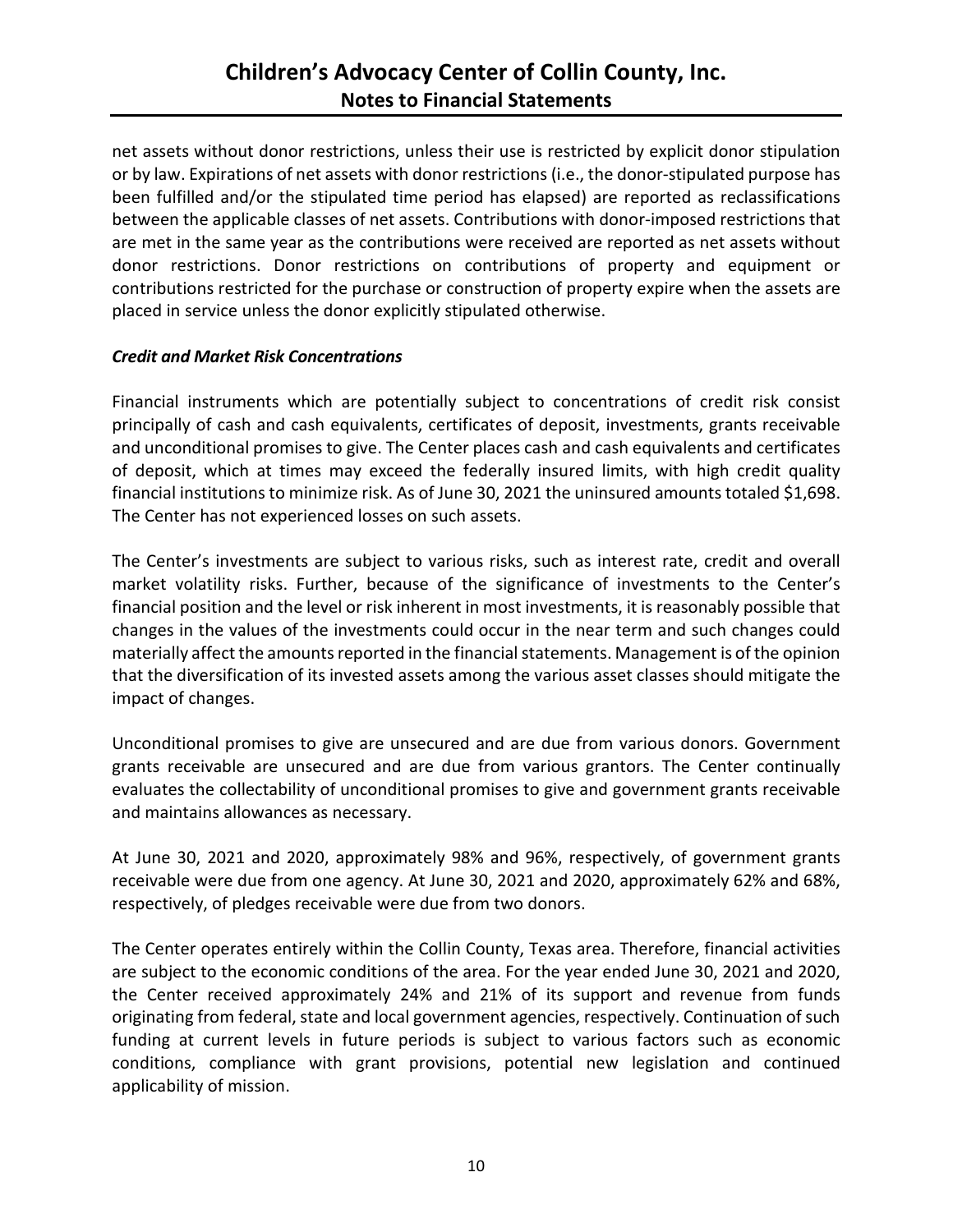#### *Cash and Cash Equivalents*

The Center considers highly liquid investments with an initial maturity of three months or less when purchased to be cash equivalents.

### *Certificates of Deposit*

Certificates of deposit with original maturities greater than three months and remaining maturities less than one year are classified as current assets.

### *Investments*

The Center's investments consist of exchange traded funds, mutual funds and money market funds and are carried at fair value. Realized gains and losses are recorded as the difference between historical cost and fair value, and are shown on a net basis. Unrealized gains and losses are recorded for the change in fair value of investments between reporting periods.

### *Assets Restricted for Capital Campaign*

During the year ended June 30, 2019, the Center initiated a capital campaign to identify and construct an additional facility in North Collin County. At June 30, 2021 and 2020, net assets restricted for the capital campaign include:

|                                     | 2021         |  | 2020        |
|-------------------------------------|--------------|--|-------------|
| Cash and cash equivalents           | \$5,741,264  |  | 516,142     |
| Certificates of deposit             |              |  | 2,000,000   |
| Unconditional promises to give, net | 2,609,937    |  | 3,758,473   |
| Land                                | 1,345,000    |  | 1,345,000   |
| Construction in progress            | 780,148      |  | 90,656      |
|                                     | \$10,476,349 |  | \$7,710,271 |

### *Property and Equipment*

The Center capitalizes property and equipment over \$5,000. Lesser amounts are expensed. Purchased property and equipment are reported at cost. Donations of property and equipment are recorded as contributions at their estimated fair value on the date donated. Property and equipment are depreciated using the straight-line method over estimated useful lives of the assets, which range from 3 to 40 years.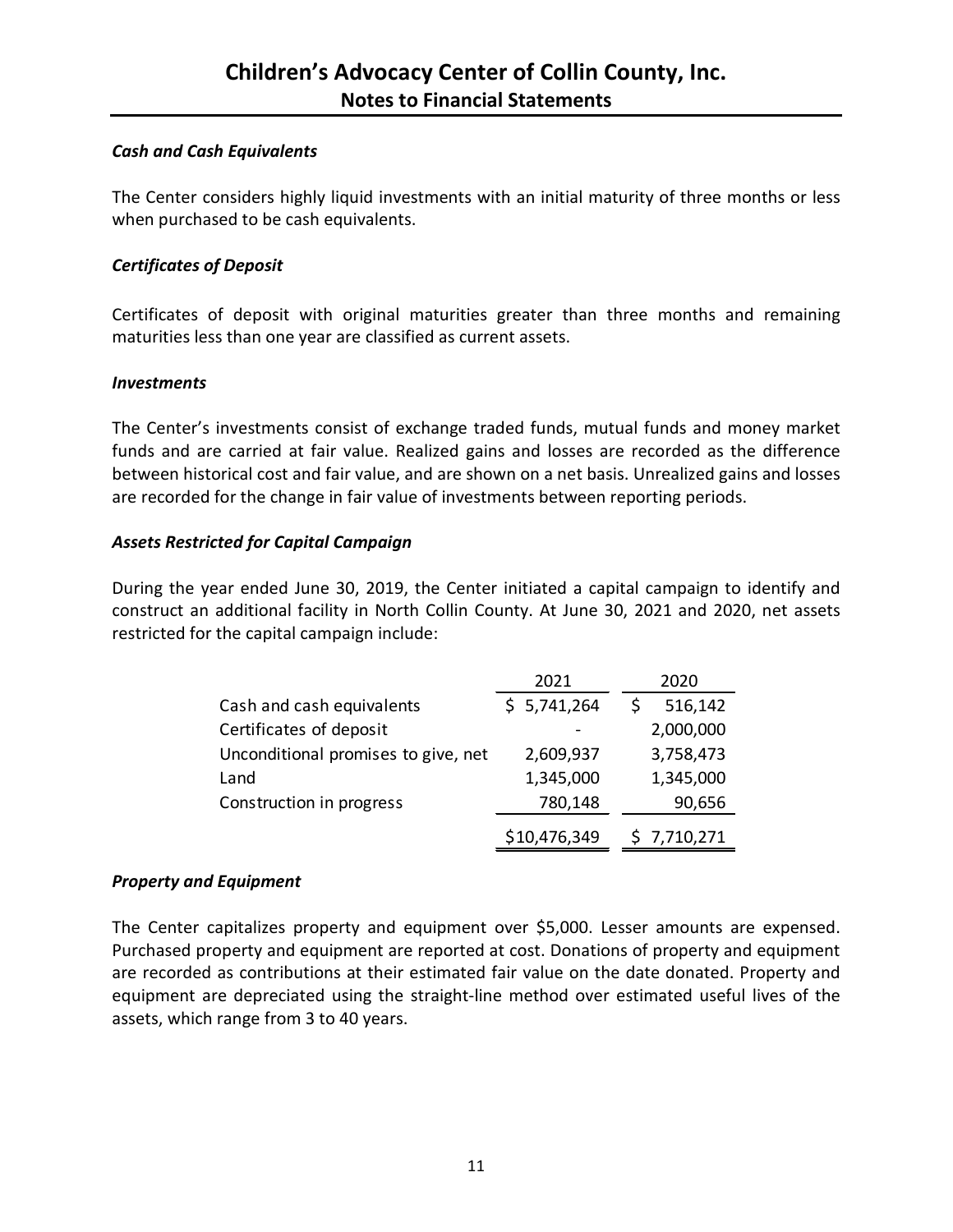### *Impairment of Long Lived Assets*

The Center reviews the carrying value of property and equipment for impairment whenever events and circumstances indicate the carrying value of an asset may not be recoverable from the estimated future cash flows are less than the carrying value, an impairment loss is recognized equal to an amount by which the carrying value exceeds the fair value of assets. The factors considered by management in performing this assessment included current operating results, trends and prospects and the effects of obsolescence, demand completion and other economic factors. There were no indications of asset impairment during the years ended June 30, 2021 and 2020.

### *Revenue Recognition*

The Center recognizes contributions when cash, securities, other assets or an unconditional promise to give is received. Unconditional promises to give that are expected to be collected in future years are recorded at the present value of the amounts expected to be collected. All contributions are considered available for unrestricted use unless specifically restricted by the donor. Conditional promises to give, those with a measurable performance or other barrier and a right of return, are not recognized until the conditions on which they depend have been met.

A portion of the Center's revenue is derived from cost-reimbursable federal contracts and grants, which are conditioned upon certain performance requirements and/or the incurrence of allowable qualifying expenses. Amounts received are recognized as revenue when the Center has incurred expenditures in compliance with specific contract or grant provisions. Amounts received prior to incurring qualifying expenditures are reported as refundable advances in the statements of financial position. The Center was awarded cost reimbursable grants of \$196,056 and \$353,694 that have not been recognized as revenue at June 30, 2021 and 2020, respectively, because qualifying expenditures have not yet been incurred. The Center's costs incurred under its government grants and contracts are subject to audit by government agencies. Management believes that disallowance of costs, if any, would not be material to the financial position or changes in net assets of the Center.

Donated goods and services are reflected as contributions at their estimated fair values at date of receipt. The Center recognizes contribution revenue for certain services received at the fair value of those services, provided those services create or enhance non-financial assets or require specialized skills which are provided by individuals possessing those skills and would typically need to be purchased if not provided by donation.

### *Functional Allocation of Expenses*

The costs of providing the various programs and other activities have been summarized on a functional basis in the statements of activities. The statements of functional expenses presents expenses by function and natural classification. Certain costs are charged directly to the functions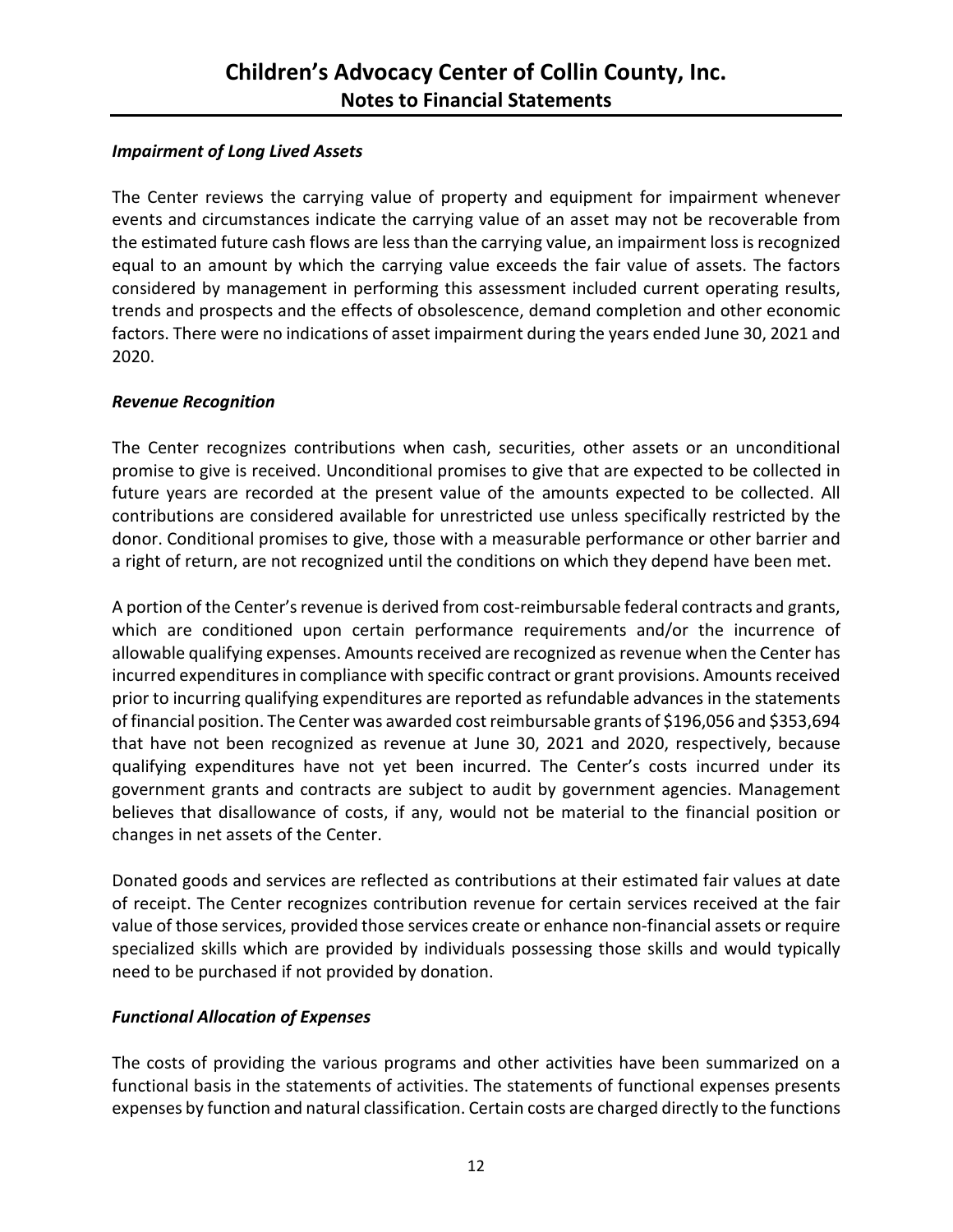# **Children's Advocacy Center of Collin County, Inc. Notes to Financial Statements**

they benefit. Other expenses require allocation on a reasonable basis that is consistently applied. The expenses that are allocated include building occupancy and depreciation, which are allocated on a square footage basis, as well as payroll costs, professional services, supplies, equipment, communication, education, travel, insurance, client assistance and miscellaneous which are allocated on the basis of estimates of time and effort.

### *Income Taxes*

The Center is exempt from federal income taxes under section 501(c)(3) of the Internal Revenue Code (IRC) and has not been classified as a private foundation as defined in the IRC. Income generated from activities unrelated to the Center's exempt purpose is subject to tax under IRC Section 511. The Center had no unrelated business income for the years ended June 30, 2021 and 2020. Accordingly, no provision has been made for federal income tax in the accompanying financial statements.

GAAP requires the evaluation of tax positions taken in the course of preparing the Center's tax return and recognition of a tax liability (or asset) if the Center has taken an uncertain position that more likely than not would not be sustained upon examination by the IRS. Management has analyzed the tax positions taken by the Center and has concluded that as of June 30, 2021 and 2020, there are no uncertain tax positions taken or expected to be taken that would require recognition of a liability (or asset) or disclosure in the financial statements.

### *Estimates and Assumptions*

The preparation of financial statements in conformity with GAAP requires management to make estimates and assumptions that affect the reported amounts of assets and liabilities at the date of the financial statements and the reported amounts of revenues and expenses during the reporting period. Actual results could differ from those estimated.

### *New Accounting Pronouncements*

Changes to GAAP are established by the Financial Accounting Standards Board (FASB) in the form of accounting standards updates (ASUs) to the FASB's Accounting Standards Codification.

The Center considers the applicability and impact of all ASUs. ASUs not listed below were assessed and determined to be either not applicable or are expected to have minimal impact on the Center's financial position and changes in net assets.

In 2016, the FASB issued its leasing standard in ASU 2016-02, *Leases* for both lessees and lessors. Under its core principle, a lessee will recognize right-of-use assets and related lease liabilities on the statement of financial position for all lease arrangements with terms longer than 12 months. The pattern of expense recognition in the statement of activities will depend on a lease's classification. The standard takes effect for fiscal years beginning after December 15, 2021.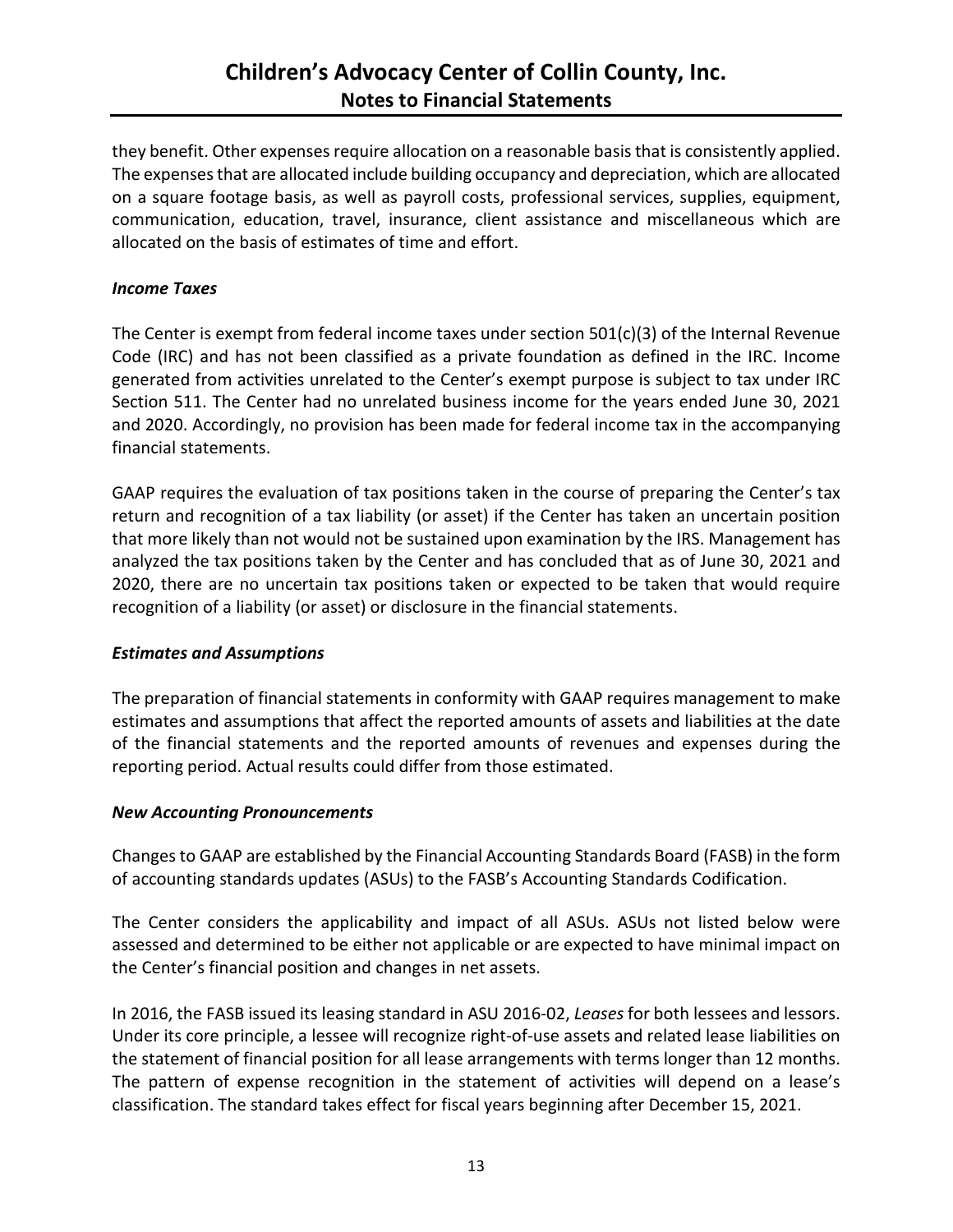# **Children's Advocacy Center of Collin County, Inc. Notes to Financial Statements**

In 2020, FASB issued ASU 2020-07, *Presentation and Disclosures by Not‐for‐Profit Entities for Contributed Nonfinancial Assets*, in an effort to increases transparency of contributed nonfinancial assets for not-for-profit (NFP) entities through enhancements to presentation and disclosure. The amendments in this ASU address stakeholders' concerns about the lack of transparency about the measurement of contributed nonfinancial assets recognized by NFPs, as well as the amount of those contributions used in an NFP's programs and other activities. The ASU requires NFPs to present contributed nonfinancial assets (gifts in kind) as a separate line item in the statement of activities.

The ASU requires additional footnote disclosures that include:

- Disaggregation of gifts-in-kind by asset category and corresponding asset value,
- whether the asset was monetized or used,
- if used, a description of the programs or services that used the asset,
- if monetized, information about the reporting entity's monetization policy,
- the valuation techniques used to value the asset, including the principal market used to arrive at a fair value measure, and
- a description of any donor-imposed restrictions

The FASB ASU requires the new standard to be applied retrospectively, with amendments taking effect for annual reporting periods beginning after June 15, 2021. The ASU does allow for early adoption.

The Center is currently assessing the impact that adopting this new guidance will have on the financial statements.

## **3. Investments**

### *Fair Value Measurements*

Under the Fair Value Measurements and Disclosures topic of the Accounting Standards Codification (ASC), disclosures are required about how fair value is determined for assets and liabilities and a hierarchy for which these assets and liabilities must be grouped is established, based on significant levels of inputs as follows:

- Level 1 Inputs to the valuation methodology are quoted prices available in active markets for identical investments as of the reporting date;
- Level 2 Inputs to the valuation methodology are other than quoted prices in active markets, which are either directly or indirectly observable as of the reporting date, and fair value can be determined through the use of models or other valuation methodologies;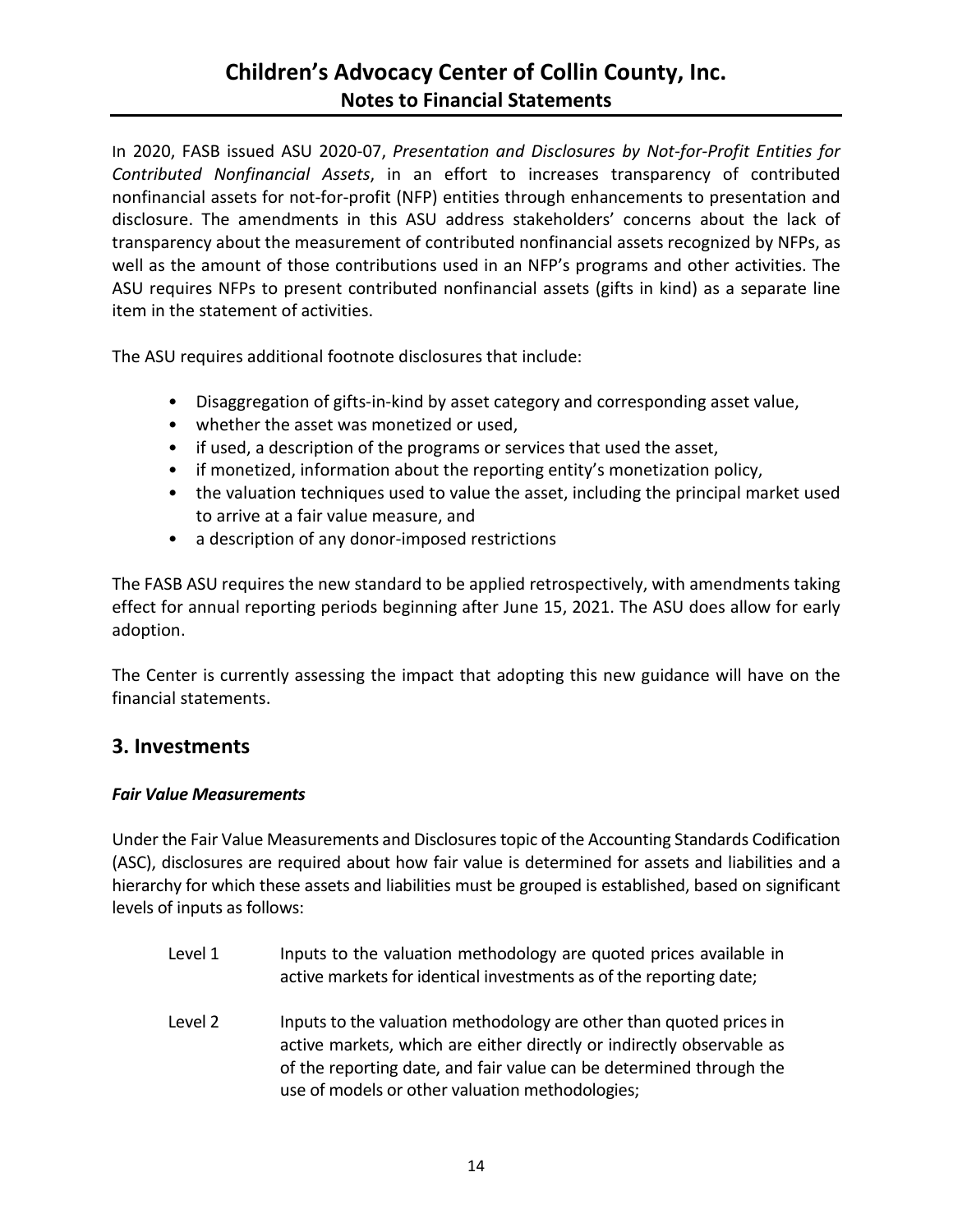Level 3 Inputs to the valuation methodology are unobservable inputs in situations where there is little or no market activity for the asset or liability and the reporting entity makes estimates or assumptions related to the pricing of the asset or liability including assumptions regarding risk.

A financial instrument's level within the fair value hierarchy is based on the lowest level of any input that is significant to the fair value measurement. The following is a description of the valuation methodologies used for instruments measured at fair value, including the general classification of such instruments pursuant to the valuation hierarchy. Investments of the Center are classified within Level 1 of the valuation hierarchy:

#### *Money Market Funds*

These investments are valued using \$1 for the net asset value (NAV).

### *Exchange Traded Funds and Mutual Funds*

These investments are public investment vehicles using the NAV provided by the administrator of the fund. The NAV is based on the value of the underlying assets owned by the fund, minus its liabilities, and then divided by the number of shares outstanding. The NAV is a quoted price in an active market.

The following table sets forth the Center's investments at estimated fair value as of June 30:

|                       | 2021      | 2020 |         |  |
|-----------------------|-----------|------|---------|--|
| Money market          | 35,075    |      | 2,997   |  |
| Exchange traded funds | 583,971   |      | 213,685 |  |
| Mutual funds          | 592,238   |      | 380,529 |  |
|                       | 1,211,284 |      | 597,211 |  |

Investment income consists of the following for the years ended June 30:

|                        |  | 2021    | 2020 |         |  |
|------------------------|--|---------|------|---------|--|
| Interest and dividends |  | 34.408  |      | 42,256  |  |
| Unrealized gains       |  | 99,476  |      | (1,528) |  |
| Investment fees        |  | (5,010) |      | (3,623) |  |
|                        |  | 128,874 |      | 37,105  |  |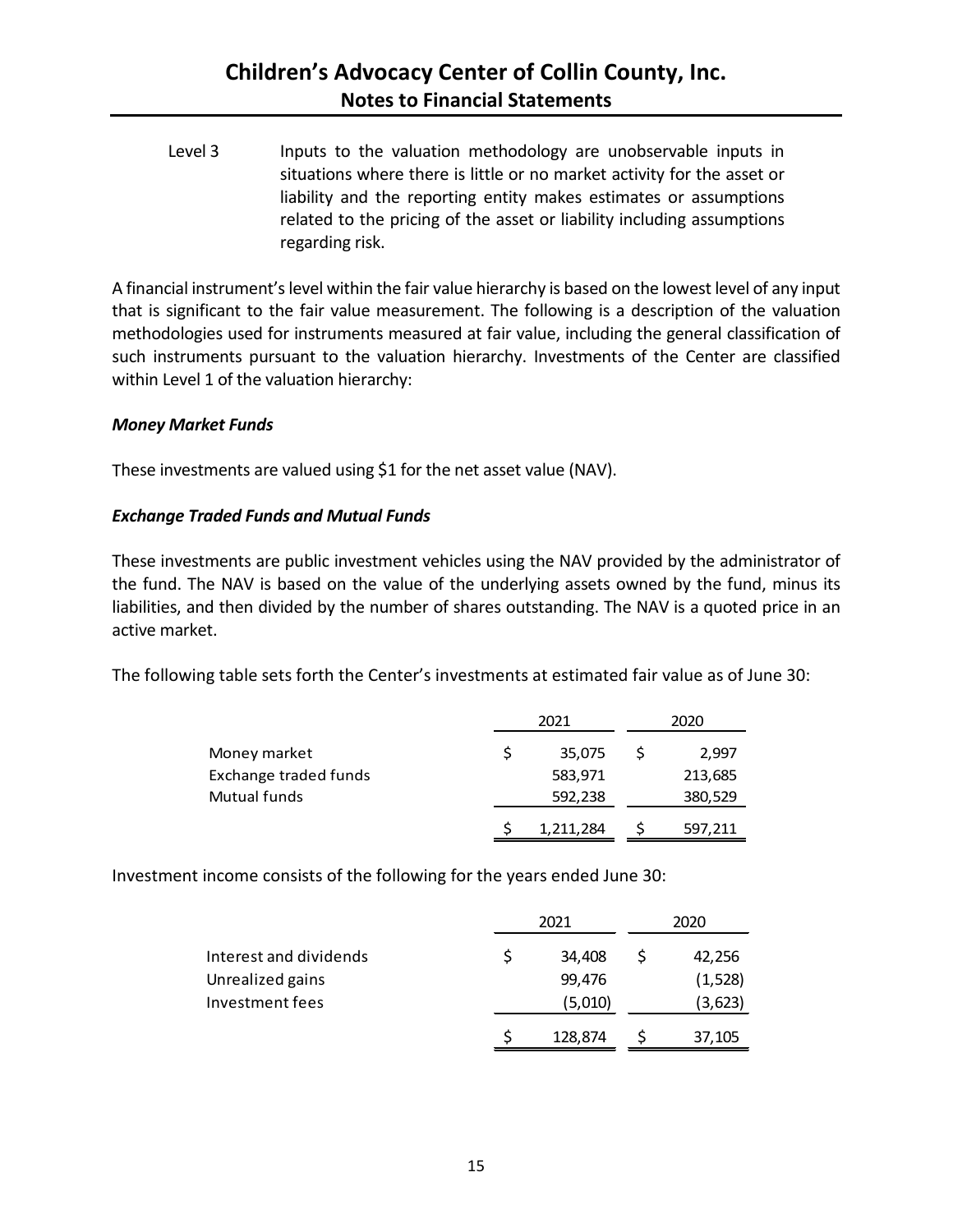## **4. Other Receivables**

Other receivables consist of the following at June 30:

|                    |   | 2021  | 2020 |        |  |
|--------------------|---|-------|------|--------|--|
| Event sponsorships | S | -     |      | 56,500 |  |
| Accrued interest   |   | 41    |      | 11,289 |  |
| Miscelleanous      |   | 7,061 |      | 1,671  |  |
|                    |   | 7,102 |      | 69,460 |  |

## **5. Government Grants Receivable**

Government grants receivable consists of the following at June 30:

|                                      | 2021    | 2020    |
|--------------------------------------|---------|---------|
| Victims of Crime Act Grant           | 260.547 | 121,199 |
| <b>Other Victim Assistance Grant</b> | 6.664   | 8,688   |
| CAC of Texas, Inc. Grant             | 57,684  | 79,283  |
|                                      | 324,895 | 209,170 |

# **6. Unconditional Promises to Give**

Unconditional promises to give consist of the following at June 30:

|                                                                        | 2021 |                        | 2020         |                        |  |
|------------------------------------------------------------------------|------|------------------------|--------------|------------------------|--|
| Unconditional promises to give<br>Less: allowance for doubtful pledges | \$   | 2,954,619<br>(77, 802) | \$           | 4,125,377<br>(82,122)  |  |
| Less: unamortized discount                                             |      | 2,876,817<br>(47, 490) |              | 4,043,255<br>(24,455)  |  |
|                                                                        |      | 2,829,327              | <sup>S</sup> | 4,018,800              |  |
| Due in one year or less<br>Due from one year to five years             | \$   | 1,161,844<br>1,667,483 | \$           | 1,419,204<br>2,599,596 |  |
|                                                                        |      | 2,829,327              | \$           | 4,018,800              |  |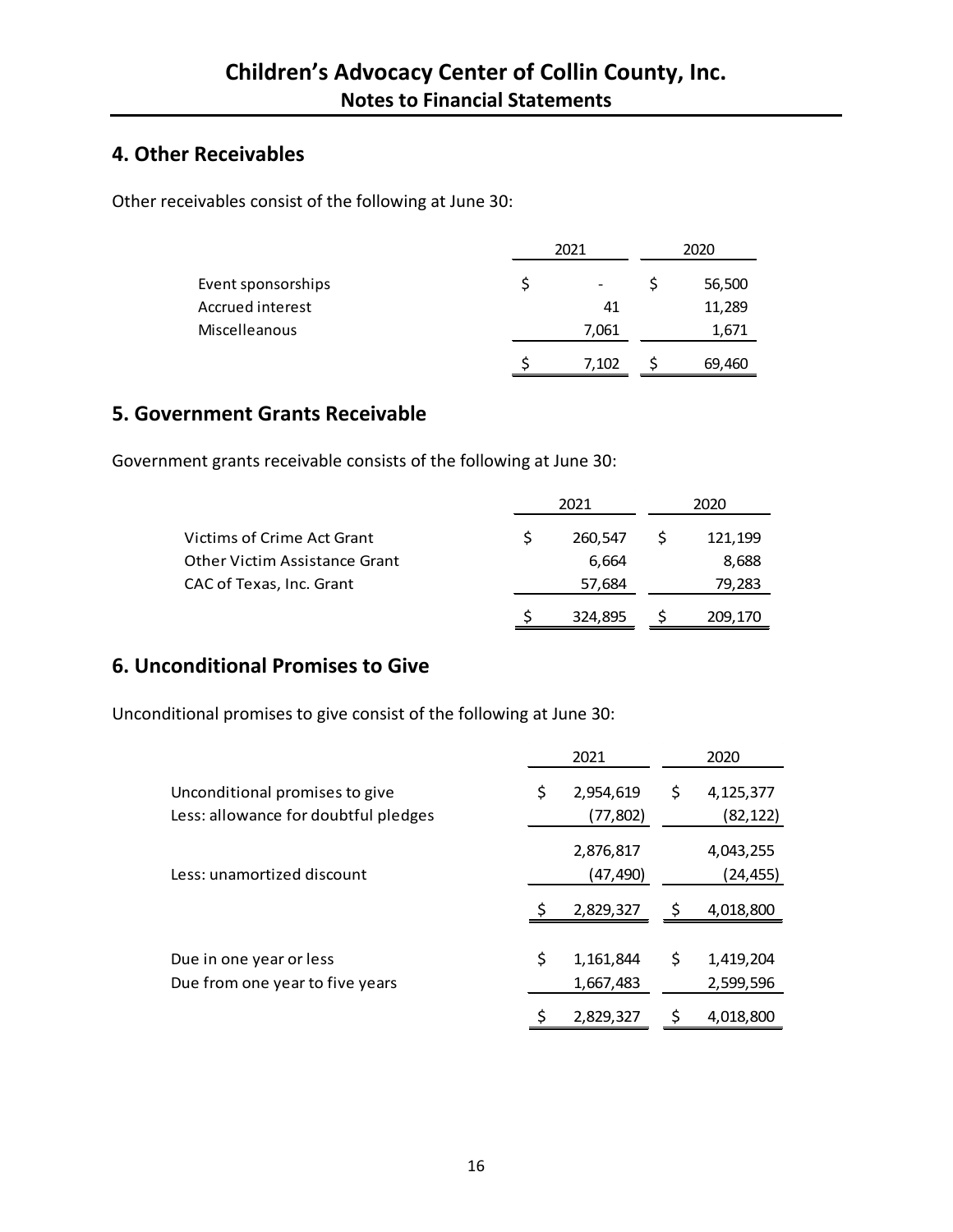Reconciliation to statements of financial position:

|                                                  | 2021 |           |   | 2020      |
|--------------------------------------------------|------|-----------|---|-----------|
| Unconditional promises to give, net              |      | 111,194   | S | 75,039    |
| Unconditional promises to give, net - long-term  |      | 108,196   |   | 185,288   |
| Unconditional promises to give, net - restricted |      |           |   |           |
| for capital campaign                             |      | 2,609,937 |   | 3,758,473 |
| Total unconditional promises to give, net        |      | 2,829,327 |   | 4,018,800 |

At June 30, 2021 and 2020, the discount rate utilized in computing the discount was 0.87% and 0.29%, respectively.

## **7. Property and Equipment**

Property and equipment consist of the following at June 30:

|                                | 2021 |                          |    | 2020                     |
|--------------------------------|------|--------------------------|----|--------------------------|
| Land                           | \$   | 700,000                  | \$ | 700,000                  |
| <b>Building</b>                |      | 4,632,681                |    | 4,632,681                |
| <b>Building improvements</b>   |      | 2,689,596                |    | 2,689,596                |
| Furniture and equipment        |      | 1,174,129                |    | 1,174,129                |
| Software                       |      | 33,130                   |    | 33,130                   |
| Less: accumulated depreciation |      | 9,229,536<br>(4,332,316) |    | 9,229,536<br>(4,083,449) |
|                                |      | 4,897,220                | S. | 5,146,087                |

Depreciation expense for the years ended June 30, 2021 and 2020 totaled \$248,867 and \$264,298, respectively.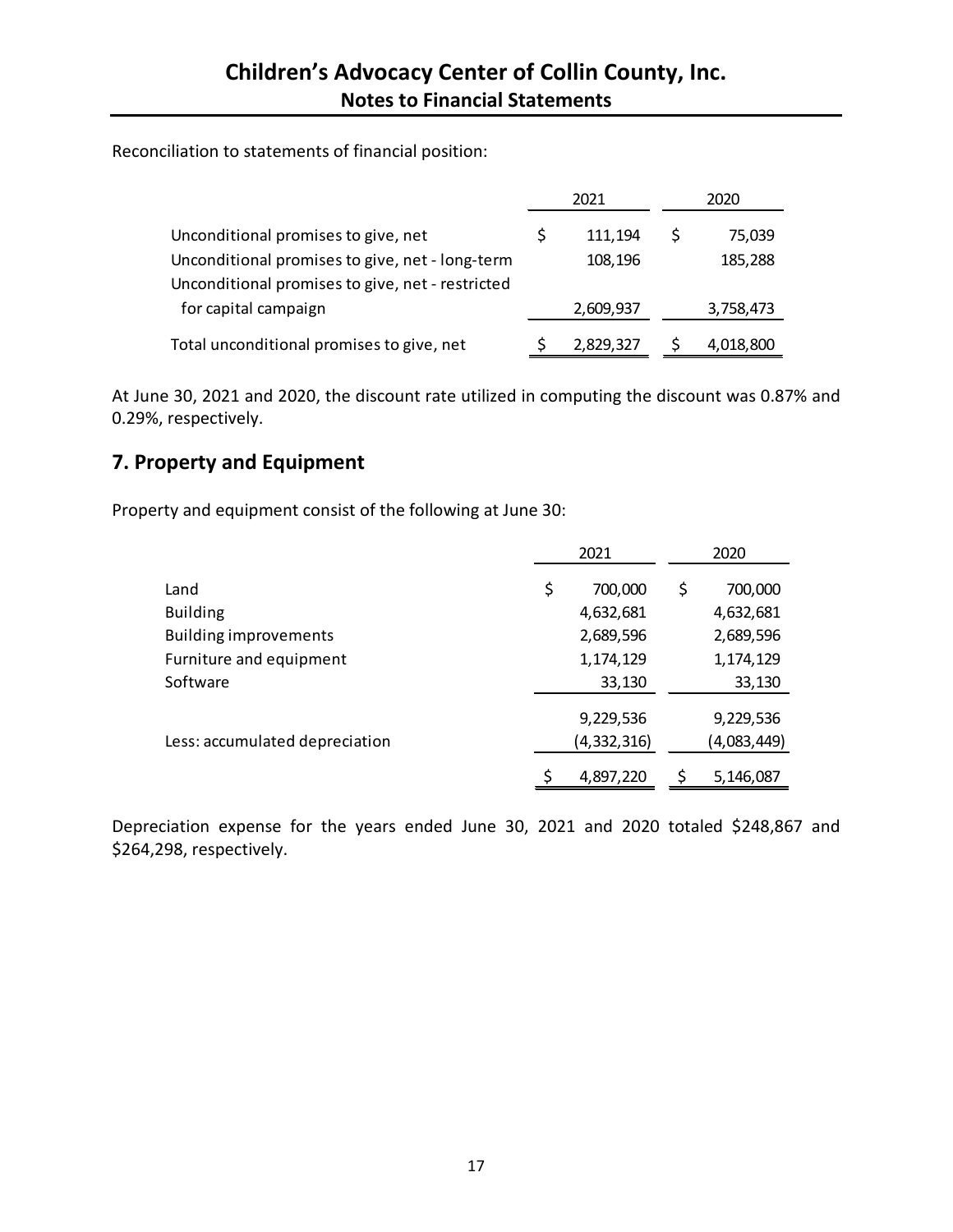## **8. In-kind Contributions**

In-kind contributions consist of the following at June 30:

|                                                                                  | 2021 |                              | 2020                               |
|----------------------------------------------------------------------------------|------|------------------------------|------------------------------------|
| Clinical and social service interns<br>Holiday toys and gifts<br>School supplies | \$   | 434,730<br>127,204<br>62,534 | \$<br>494,609<br>161,147<br>56,241 |
| Land                                                                             |      |                              | 943,573                            |
| Capitalized construction services                                                |      | 335,859                      | 38,866                             |
| Clothing                                                                         |      | 3,058                        | 31,016                             |
|                                                                                  | ς    | 963,385                      | 1,725,452                          |

During the year ended June 30, 2020, in connection with its capital campaign, the Center acquired land with a fair market value of \$1,345,000 for a below market cost of \$401,427. The difference of \$943,573 has been accounted for as a noncash donation of land with donor restrictions.

# **9. Coronavirus Aid, Relief, and Economic Security Act and Other Coronavirus Events**

In March 2020, the World Health Organization recognized the novel strain of coronavirus, COVID-19, as a pandemic and recommended containment and mitigation measures worldwide. The coronavirus outbreak has caused business disruption through mandated closings of non-essential businesses and severely restricted the level of economic activity worldwide. The Center has adjusted operational plans to protect the employees and individuals served while still meeting client and family needs for essential services. The Center has not experienced a decline in donations or pledge payments to date. The Center continues to closely monitor the impact of COVID-19 on all aspects of our business. Given the uncertainty of the spread and duration of the coronavirus, the related financial impact to the Center, if any, cannot be determined at this time.

On March 27, 2020, the Coronavirus Aid, Relief, and Economic Security Act (CARES) was signed into law. In April 2020, the Center entered into an unsecured forgivable loan agreement (PPP Loan) in the amount of \$180,000, with a bank pursuant to the Paycheck Protection Program (PPP), which is sponsored by the Small Business Administration, and is part of the CARES Act. The Center used all of the proceeds to make eligible payments and expects all of the loan will be forgiven. The Center has elected to account for the PPP Loan as a conditional grant in accordance with Financial Accounting Standards Board Accounting Standard Codification Topic 958. As such, the portion received and spent on allowable expenditures during the year ended June 30, 2020 totaling \$180,000 has been recognized as government grant revenue on the accompanying statement of activities. The Center received formal forgiveness on September 28, 2021.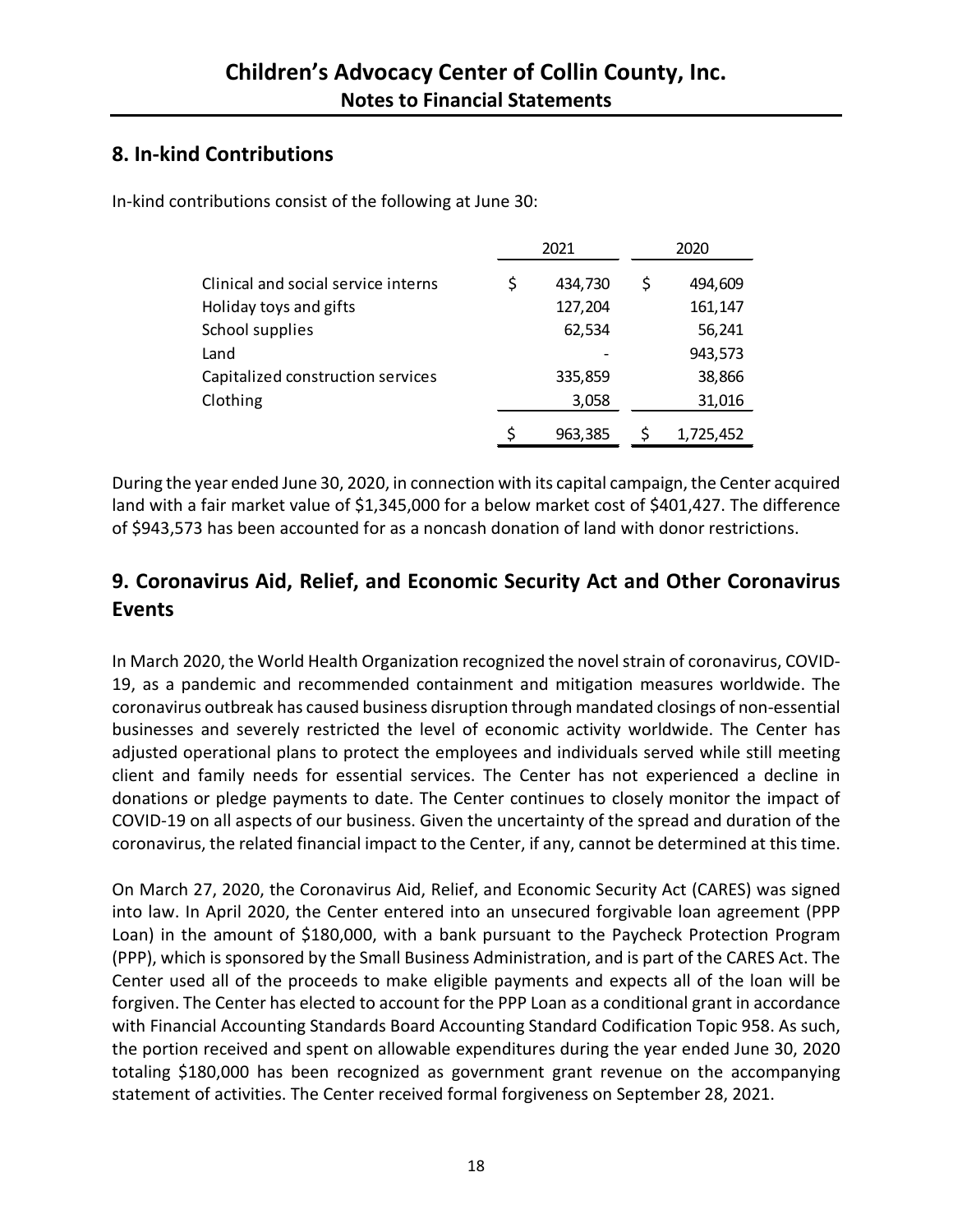## **10. Net Assets With Donor Restrictions**

Net assets with donor restrictions consist of amounts restricted by donors for the following purposes at June 30:

|            | $\mathsf{S}$ | 7,710,271 |
|------------|--------------|-----------|
| 3,431      |              | 68,418    |
| 10,479,780 |              | 7,778,689 |
|            | 10,476,349   |           |

## **11. Leases**

The Center has a noncancelable lease agreement for the satellite therapy clinic located in McKinney, Texas ending July 31, 2022. The Center also leases office equipment under noncancelable lease agreements ending in 2025. Future minimum payments under these lease agreements are as follows for the years ending June 30:

| 2022  | \$ | 49,276 |
|-------|----|--------|
| 2023  |    | 16,360 |
| 2024  |    | 10,908 |
| 2025  |    | 5,454  |
| Total | Ş  | 81,998 |

The Center leases office space in its building to partnering agencies under cancelable operating leases. Rent (including reimbursements for utility costs) from partnering agencies for the years ended June 30, 2021 and 2020 totaled \$491,051 and \$487,725, respectively. One tenant represents approximately 86% of total rent revenue.

## **12. Employee Benefit Plan**

The Center has a 401(k) plan for eligible employees. For the years ended June 30, 2021 and 2020, the Center matched employee contributions up to 3% of the employee's salary. The Center's contributions totaled \$79,546 and \$76,968 for the years ended June 30, 2021 and 2020, respectively.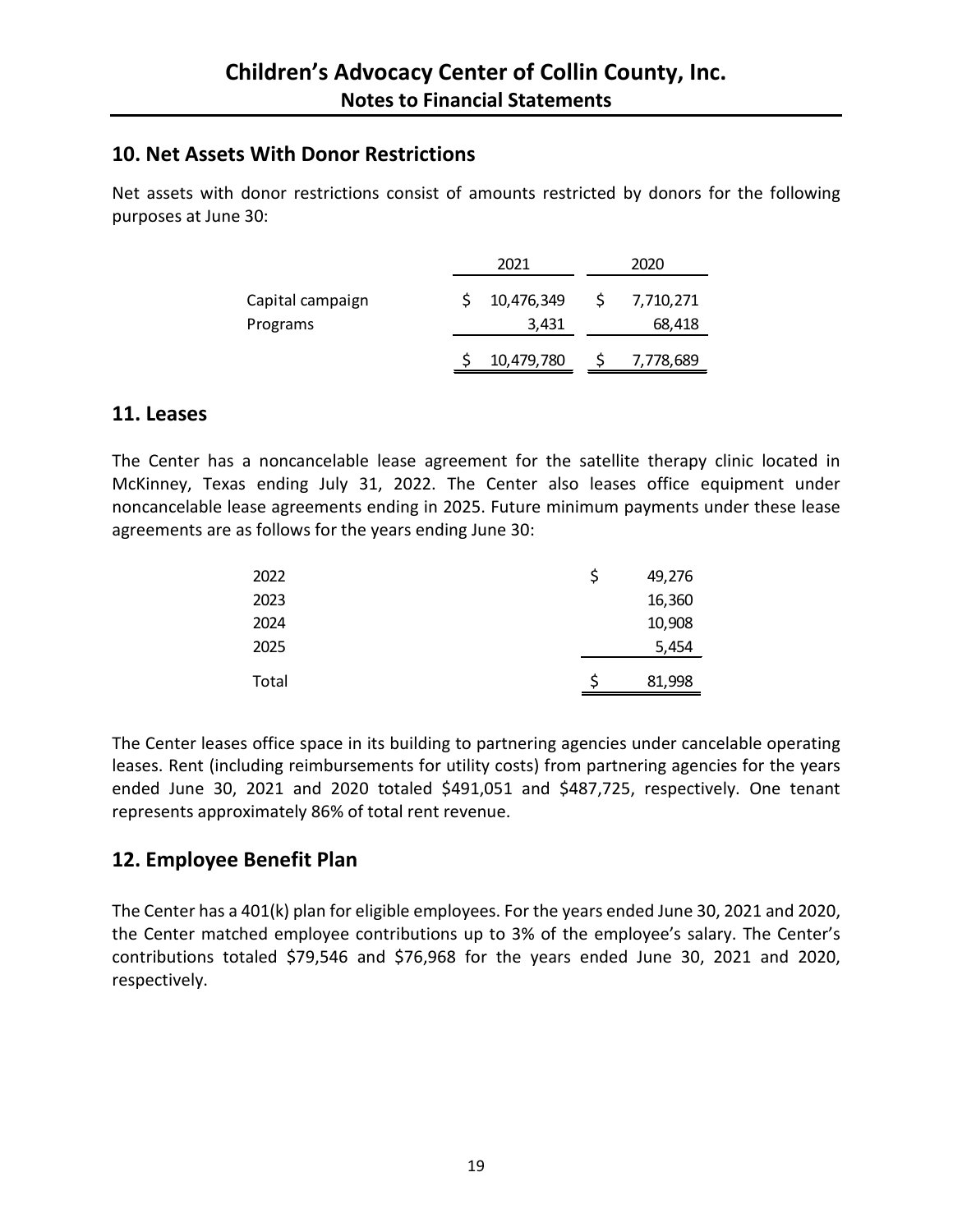## **13. Commitments**

The Center entered into contracts for construction of a new facility. At June 30, 2021 unpaid commitments under these contracts totaled \$8,229,384. These commitments are expected to be paid within one year.

## **14. Liquidity and Availability of Resources**

The Center's financial assets available within one year of the statement of financial position date for general expenditure are as follows as of June 30:

|                                                                                                                              |    | 2021        |    | 2020        |
|------------------------------------------------------------------------------------------------------------------------------|----|-------------|----|-------------|
| Cash and cash equivalents                                                                                                    | Ś. | 8,542,511   | S. | 2,460,608   |
| Certificates of deposit                                                                                                      |    |             |    | 2,720,692   |
| Investments                                                                                                                  |    | 1,211,284   |    | 597,211     |
| Other receivables                                                                                                            |    | 7,102       |    | 69,460      |
| Government grants receivable                                                                                                 |    | 324,895     |    | 209,170     |
| Unconditional promises to give, net                                                                                          |    | 2,829,327   |    | 4,018,800   |
| Total financial assets                                                                                                       |    | 12,915,119  |    | 10,075,941  |
| Less amounts not available for general expenditures<br>within one year:<br>Financial assets restricted for capital campaign: |    |             |    |             |
| Cash and cash equivalents                                                                                                    |    | (5,741,264) |    | (516,142)   |
| Certificates of deposit                                                                                                      |    |             |    | (2,000,000) |
| Unconditional promises to give, net                                                                                          |    | (2,609,937) |    | (3,758,473) |
| Other unconditional promises to give - due after one year, net                                                               |    | (108,196)   |    | (185,288)   |
| Total financial assets available to meet cash needs                                                                          |    |             |    |             |
| for general expenditures within one year                                                                                     |    | 4,455,722   | S  | 3,616,038   |

The Center manages its liquidity and reserves following three guiding principles: operating within a prudent range of financial soundness and stabilities, maintaining adequate liquid assets to fund near-term operating needs, and maintain sufficient reserves to provide reasonable assurance that long-term obligations will be discharged.

## **15. Subsequent Events**

The Center evaluated subsequent events after the statement of financial position date of June 30, 2021 through the date the financial statements were available to be issued, and concluded that no additional disclosures are required.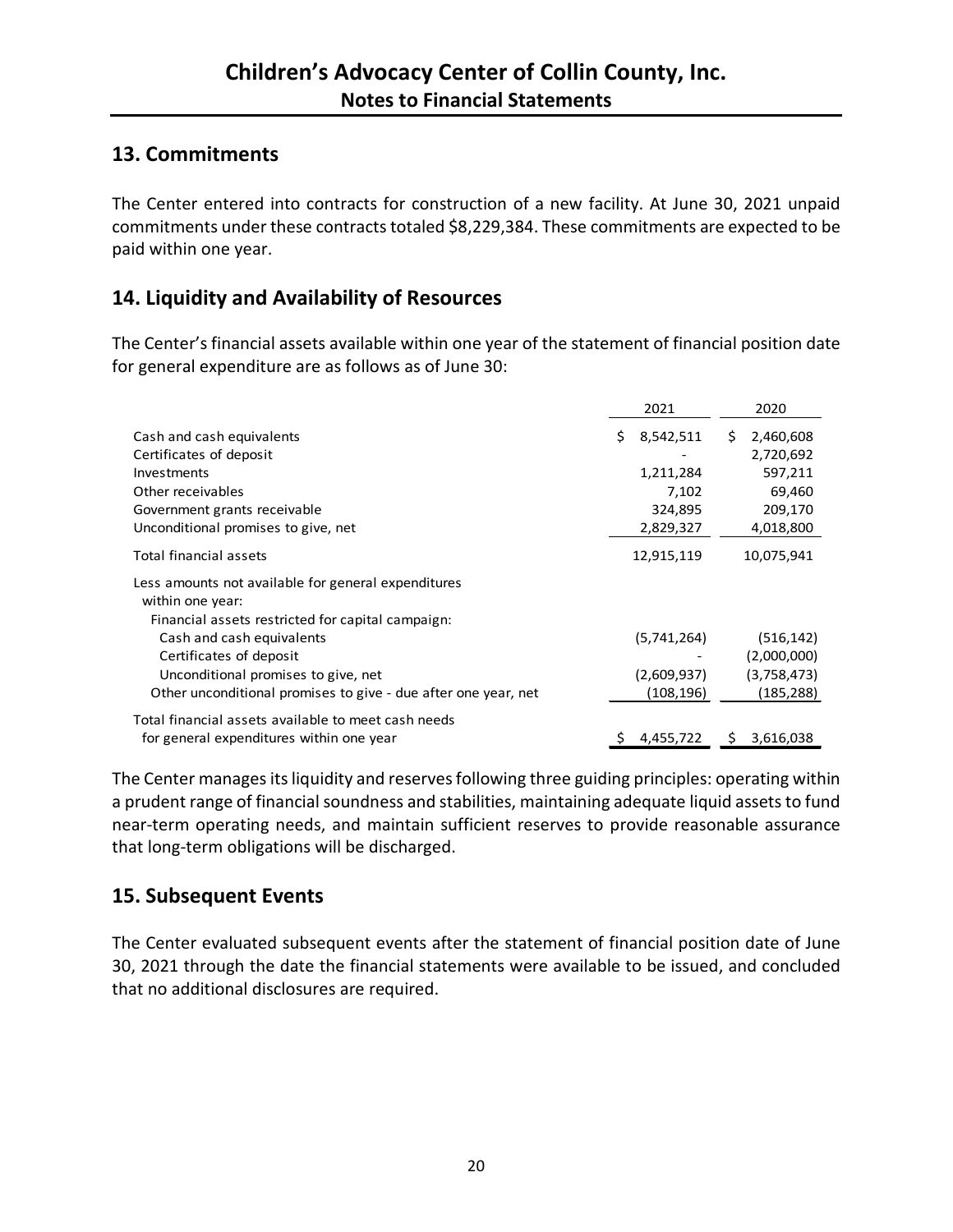# **Children's Advocacy Center of Collin County, Inc. Schedule of Expenditures of Federal Awards Year Ended June 30, 2021**

| Federal Agency/<br>Pass-through Grantor/Program Title                                                                                  | Assistance<br>Listing | Pass-through<br>Grantor's #   | Federal<br>Expenditures |                      |
|----------------------------------------------------------------------------------------------------------------------------------------|-----------------------|-------------------------------|-------------------------|----------------------|
| U.S. Department of Justice:<br><b>Children's Advocacy Centers of Texas, Inc.</b><br>Crime Victim Assistance<br>Crime Victim Assistance | 16.575<br>16.575      | VOCA-FY19-20-8<br>VOCA-FY21-8 |                         | 353,694<br>1,165,168 |
| Total expenditures of federal awards                                                                                                   |                       |                               |                         | 1,518,862            |

See notes to schedule of expenditures of federal awards.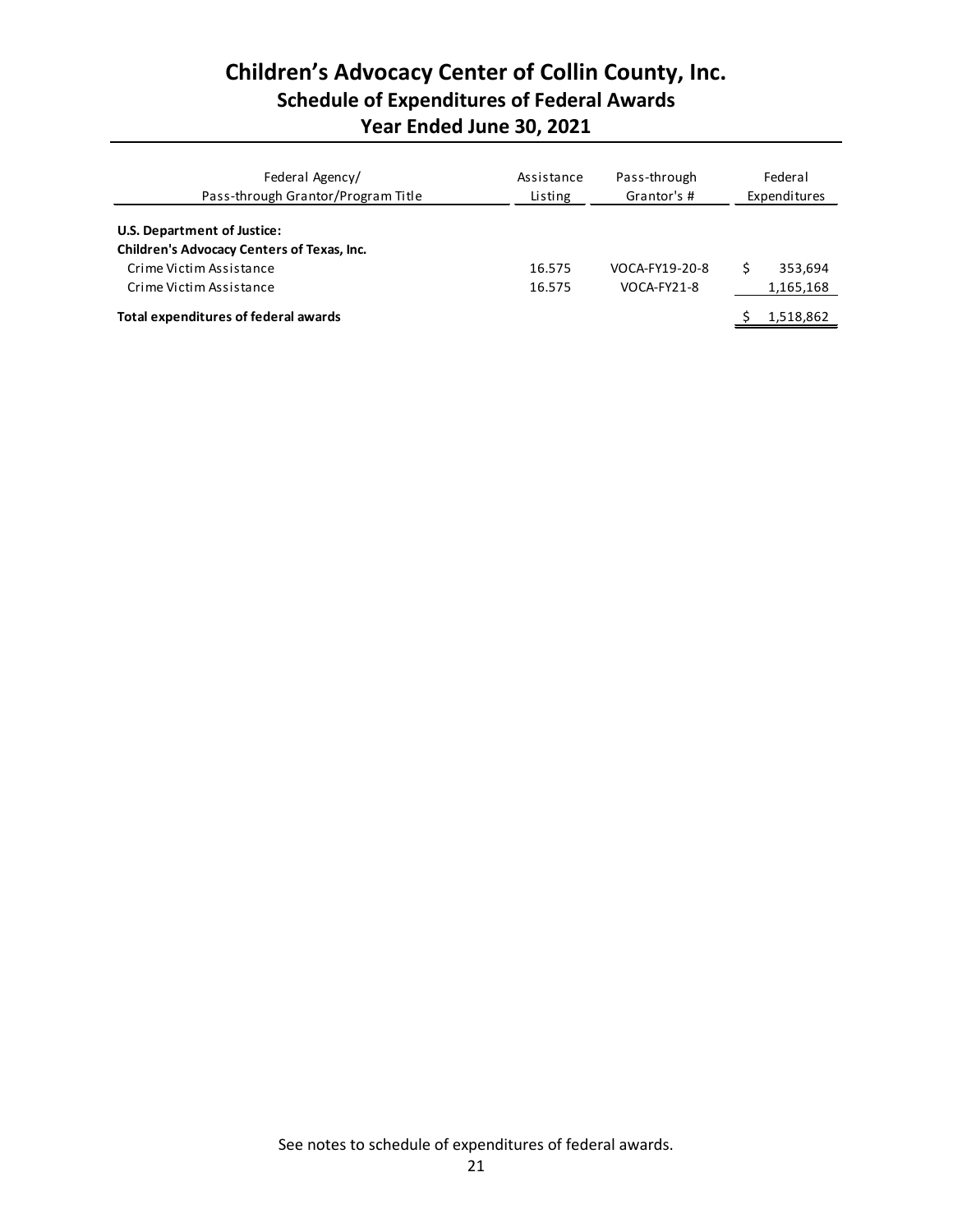## **1. Basis of Presentation**

The accompanying schedule of expenditures of federal awards (Schedule) includes the federal grant activity of Children's Advocacy Center of Collin County, Inc. (Center). The information in this Schedule is presented in accordance with the audit requirements of Title 2 U.S. *Code of Federal Regulations Part 200, Uniform Administrative Requirements, Cost Principles, and Audit Requirements for Federal Awards* (Uniform Guidance). Because the Schedule only presents a selected portion of the operations of the Center, it is not intended and does not present the financial position, changes in net assets, or cash flows of the Center.

# **2. Summary of Significant Accounting Policies**

Expenditures reported on the Schedule are reported on the accrual basis of accounting. Such expenditures are recognized following the cost principles contained in the Uniform Guidance wherein certain types of expenditures are not allowable or are limited as to reimbursement. The Center has not elected to use the 10 percent de minimis indirect cost rate and continues to use the cost allocation plan negotiated individually with its grantors, as applicable.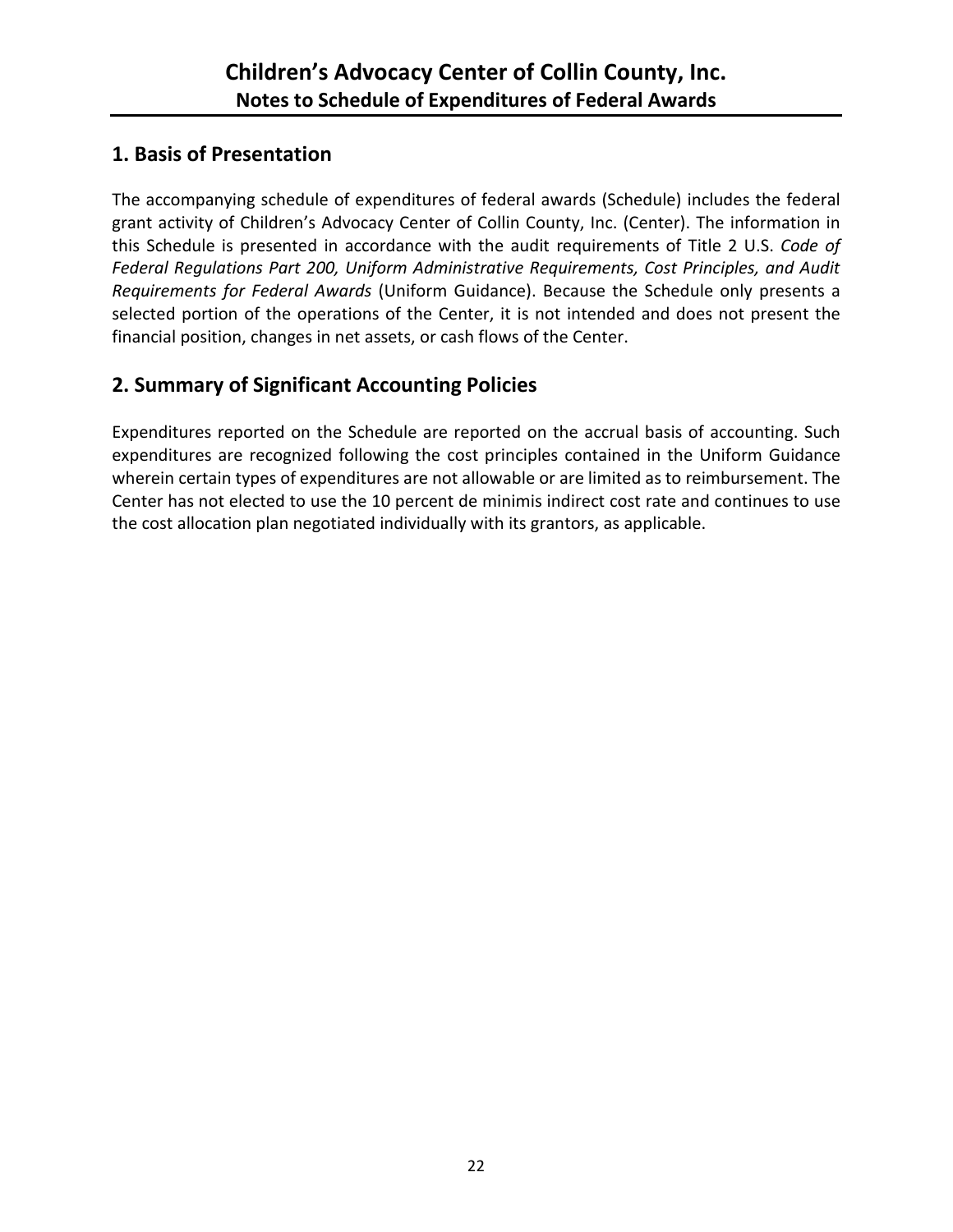

### **Independent Auditors' Report on Internal Control over Financial Reporting and on Compliance and Other Matters Based on an Audit of Financial Statements Performed in Accordance with** *Government Auditing Standards*

Board of Directors Children's Advocacy Center of Collin County, Inc.

We have audited, in accordance with U.S. generally accepted auditing standards and the standards applicable to financial audits contained in *Government Auditing Standards* issued by the Comptroller General of the United States, the financial statements of Children's Advocacy Center of Collin County, Inc. (Center) which comprise the statement of financial position as of June 30, 2021, the related statements of activities, functional expenses, and cash flows for the year then ended, and the related notes to the financial statements, and have issued our report thereon dated November 18, 2021.

### *Internal Control over Financial Reporting*

In planning and performing our audit of the financial statements, we considered the Center's internal control over financial reporting (internal control) to determine the audit procedures that are appropriate in the circumstances for the purpose of expressing our opinion on the financial statements, but not for the purpose of expressing an opinion on the effectiveness of the Center's internal control. Accordingly, we do not express an opinion on the effectiveness of the Center's internal control.

A *deficiency in internal control* exists when the design or operation of a control does not allow management or employees, in the normal course of performing their assigned functions, to prevent, or detect and correct, misstatements on a timely basis. A *material weakness* is a deficiency, or a combination of deficiencies, in internal control, such that there is a reasonable possibility that a material misstatement of the entity'sfinancial statements will not be prevented, or detected and corrected on a timely basis. A *significant deficiency* is a deficiency, or a combination of deficiencies, in internal control that is less severe than a material weakness, yet important enough to merit attention by those charged with governance.

Our consideration of internal control was for the limited purpose described in the first paragraph of this section and was not designed to identify all deficiencies in internal control that might be material weaknesses or significant deficiencies. Given these limitations, during our audit we did not identify any deficiencies in internal control that we consider to be material weaknesses. However, material weaknesses may exist that have not been identified.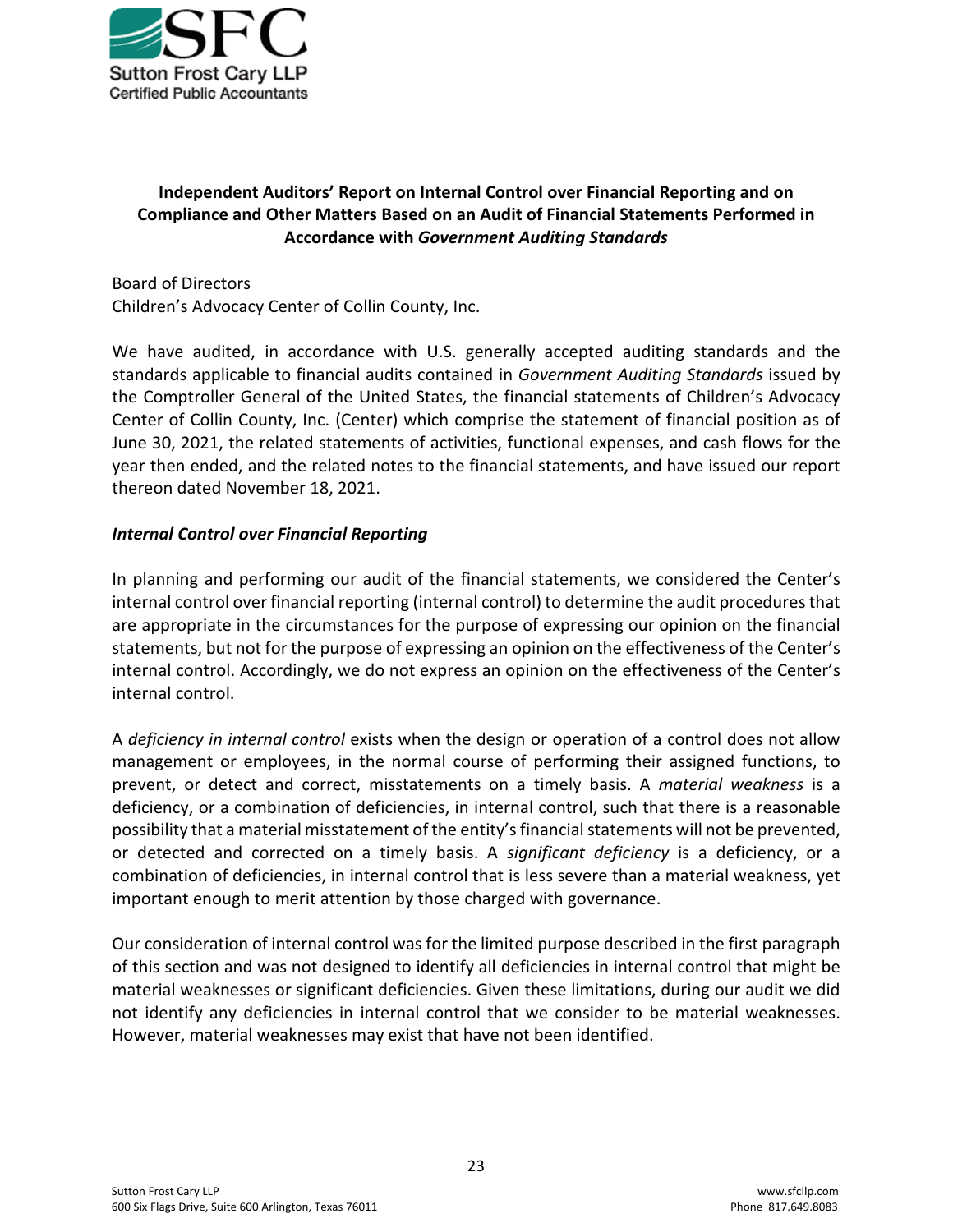#### *Compliance and Other Matters*

As part of obtaining reasonable assurance about whether the Center's financial statements are free from material misstatement, we performed tests of its compliance with certain provisions of laws, regulations, contracts, and grant agreements, noncompliance with which could have a direct and material effect on the determination of financial statement amounts. However, providing an opinion on compliance with those provisions was not an objective of our audit, and accordingly, we do not express such an opinion. The results of our tests disclosed no instances of noncompliance or other matters that are required to be reported under *Government Auditing Standards*.

#### *Purpose of this Report*

The purpose of this report is solely to describe the scope of our testing of internal control and compliance and the results of that testing, and not to provide an opinion on the effectiveness of the Center's internal control or on compliance. This report is an integral part of an audit performed in accordance with *Government Auditing Standards* in considering the Center's internal control and compliance. Accordingly, this communication is not suitable for any other purpose.

Sutton Frost Cary

A Limited Liability Partnership

Arlington, Texas November 18, 2021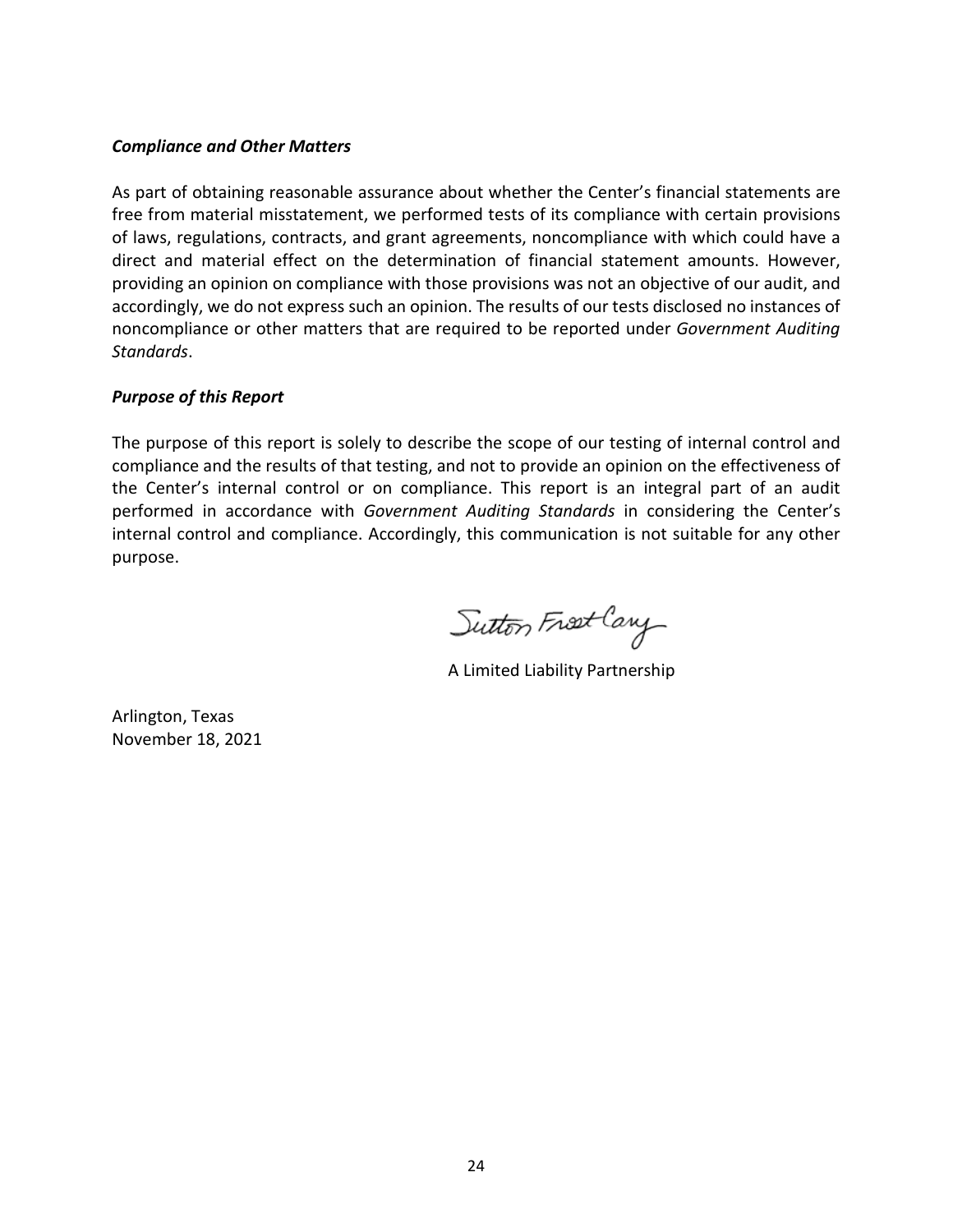

### **Independent Auditors' Report on Compliance for Each Major Federal Program and on Internal Control over Compliance Required by the Uniform Guidance**

Board of Directors Children's Advocacy Center of Collin County, Inc.

### *Report on Compliance for Each Major Federal Program*

We have audited Children's Advocacy Center of Collin County, Inc.'s (Center) compliance with the types of compliance requirements described in the *OMB Compliance Supplement* that could have a direct and material effect on each of the Center's major federal programs for the year ended June 30, 2021. The Center's major federal programs are identified in the summary of auditors' results section of the accompanying schedule of findings and questioned costs.

### *Management's Responsibility*

Management is responsible for compliance with federal statutes, regulations, and the terms and conditions of it federal awards applicable to its federal programs.

#### *Auditors' Responsibility*

Our responsibility is to express an opinion on compliance for each of the Center's major federal programs based on our audit of the types of compliance requirements referred to above. We conducted our audit of compliance in accordance with U.S generally accepted auditing standards; the standards applicable to financial audits contained in *Government Auditing Standards*, issued by the Comptroller General of the United States; and the audit requirements of Title 2 U.S. *Code of Federal Regulations* Part 200, *Uniform Administrative Requirements, Cost Principles, and Audit Requirements for Federal Audits* (Uniform Guidance). Those standards and the Uniform Guidance require that we plan and perform the audit to obtain reasonable assurance about whether noncompliance with the types of compliance requirements referred to above that could have a direct and material effect on a major federal program occurred. An audit includes examining, on a test basis, evidence about the Center's compliance with those requirements and performing such other procedures as we considered necessary in the circumstances.

We believe that our audit provides a reasonable basis for our opinion on compliance for each major federal program. However, our audit does not provide a legal determination of the Center's compliance.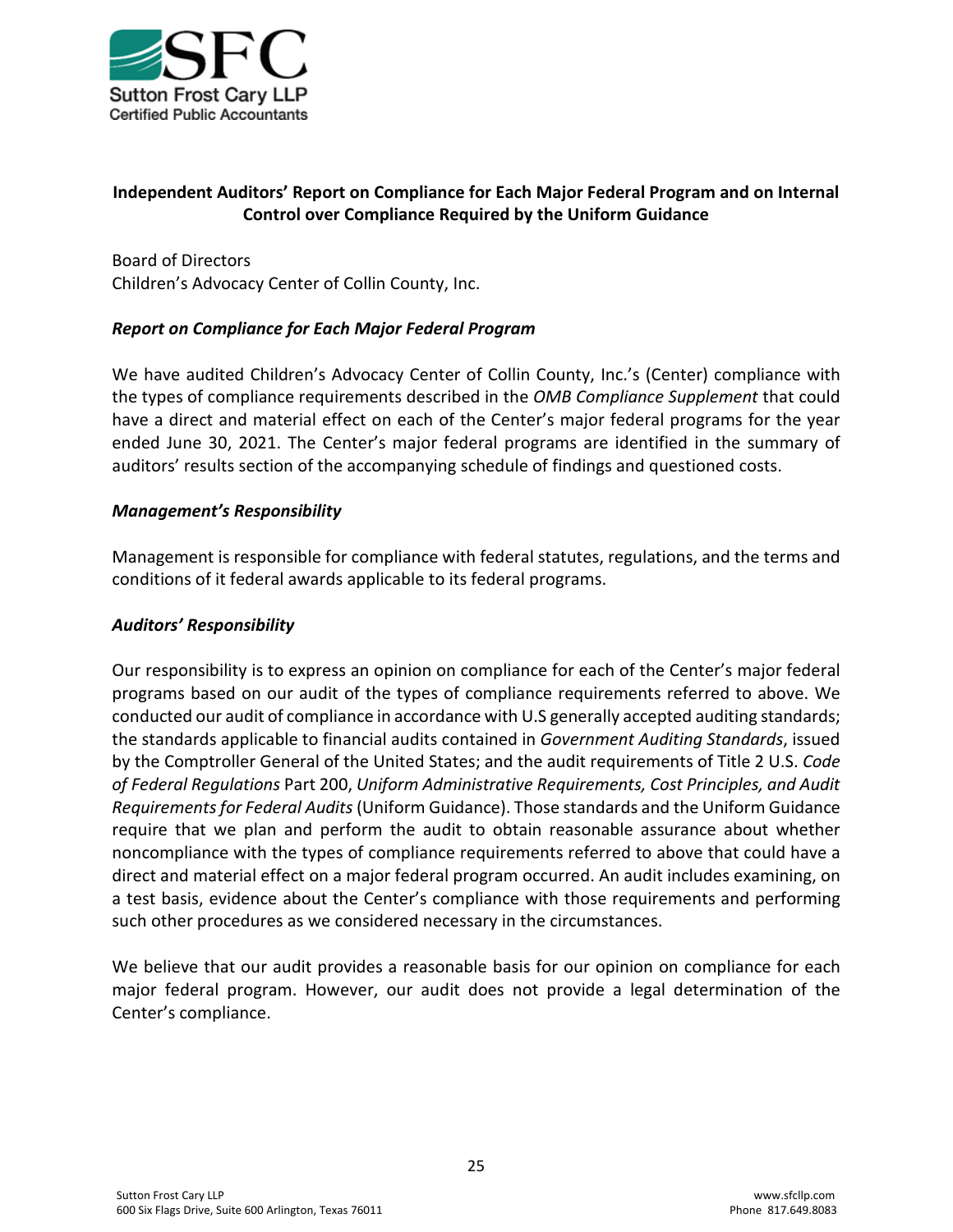#### *Opinion on Each Major Federal Program*

In our opinion, the Center complied, in all material respects, with the types of compliance requirements referred to above that could have a direct and material effect on each of its major federal programs for the year ended June 30, 2021.

#### *Report on Internal Control over Compliance*

Management of the Center is responsible for establishing and maintaining effective internal control over compliance with the types of compliance requirements referred to above. In planning and performing our audit of compliance, we considered the Center's internal control over compliance with the types of requirements that could have a direct and material effect on each major federal program to determine the auditing procedures that are appropriate in the circumstances for the purpose of expressing an opinion on compliance for each major federal program and to test and report on internal control over compliance in accordance with the Uniform Guidance, but not for the purpose of expressing an opinion on the effectiveness of internal control over compliance. Accordingly, we do not express an opinion on the effectiveness of the Center's internal control over compliance.

A *deficiency in internal control over compliance* exists when the design or operation of a control over compliance does not allow management or employees, in the normal course of performing their assigned functions, to prevent, or detect and correct, noncompliance with a type of compliance requirement of a federal program on a timely basis. A *material weakness in internal control over compliance* is a deficiency, or combination of deficiencies, in internal control over compliance, such that there is a reasonable possibility that material noncompliance with a type of compliance requirement of a federal program will not be prevented, or detected and corrected, on a timely basis. A *significant deficiency in internal control over compliance* is a deficiency, or a combination of deficiencies, in internal control over compliance with a type of compliance requirement of a federal program that is less severe than a material weakness in internal control over compliance, yet important enough to merit attention by those charged with governance.

Our consideration of internal control over compliance was for the limited purpose described in the first paragraph of this section and was not designed to identify all deficiencies in internal control over compliance that might be material weaknesses or significant deficiencies. We did not identify any deficiencies in internal control over compliance that we consider to be material weaknesses. However, material weaknesses may exist that have not been identified.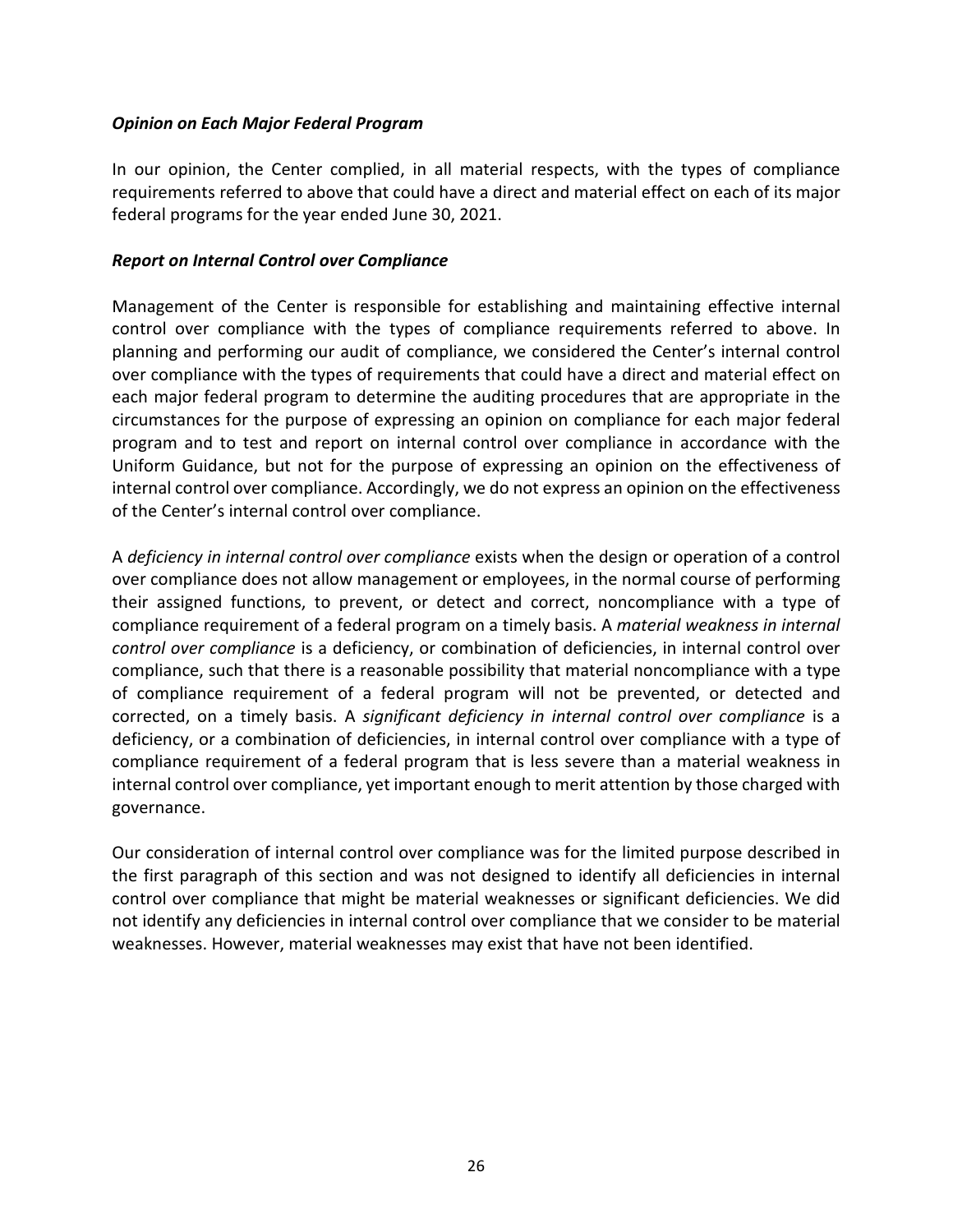The purpose of this report on internal control over compliance is solely to describe the scope of our testing of internal control over compliance and the results of that testing based on the requirements of the Uniform Guidance. Accordingly, this report is not suitable for any other purpose.

Sutton Frost Cary

A Limited Liability Partnership

Arlington, Texas November 18, 2021